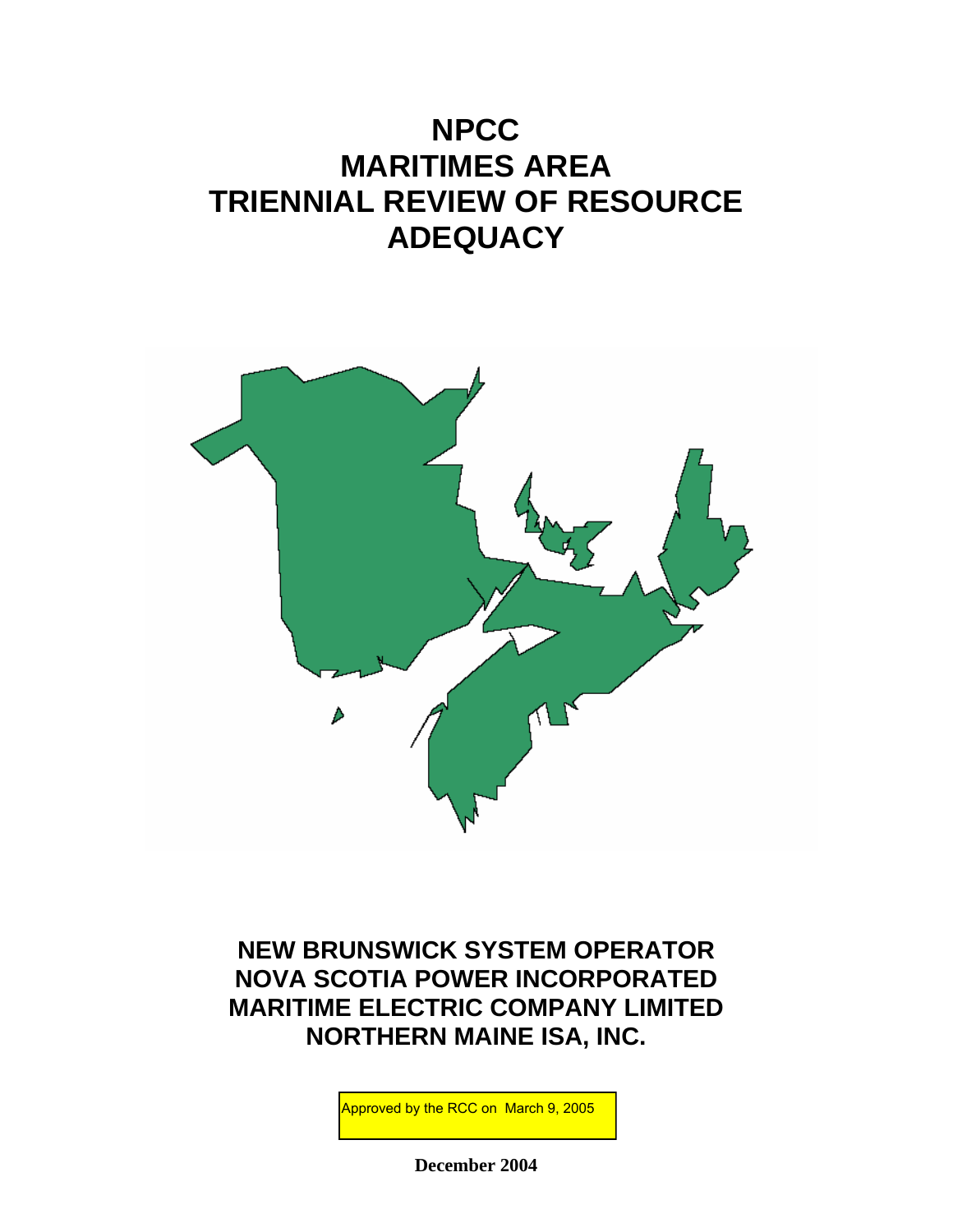### **1.0 EXECUTIVE SUMMARY**

The 2004 Maritimes Area Triennial Review of Resource Adequacy, covering the period January 2005 through December 2009, is the sixth such submission to the Northeast Power Coordinating Council (NPCC). The previous Triennial Review was approved in December 2001. The Maritimes Area is a winter peaking area that includes the New Brunswick System Operator (NBSO), Nova Scotia Power Inc. (NS Power), Maritime Electric Company Ltd. (MECL), and the Northern Maine Independent System Administrator, Inc (NMISA). MECL supplies the province of Prince Edward Island.

This Triennial Review replaces New Brunswick Power Corporation (NB Power) with the New Brunswick System Operator (NBSO). This change occurred due to the proclamation of New Brunswick's new Electricity Act on Oct. 1, 2004.

The model for this Triennial Review has been adjusted to include the generation and load information of NMISA, whereas in previous reviews the NMISA system was not specifically included in the model. In previous Triennial Reviews, the impact of the NMISA system was accounted for through a projection of firm sales from New Brunswick to Northern Maine. This change in the model was made for the purpose of improving accuracy. The NMISA system is now modeled the same as the NBSO, NS Power, and MECL systems.

This Triennial Review includes an analysis of the capability of sub-areas within the Maritimes Area to meet the NPCC reliability criterion without exceeding inter-area transmission capacity limits. This analysis was not performed in previous Triennial Reviews, but it is now included to comply with the 2004 NPCC resource adequacy planning criteria.

The Maritimes Area's combined load forecast for this review consists of the NBSO, NS Power, MECL, and NMISA 2004 forecasts. The coincident peak forecast for 2005 is 5561 MW. The 2005 forecast for NBSO, NS Power, and MECL is 5421 MW, which is 111 MW more than the forecasted peak for 2005 used in the 2001 review. The average annual growth in demand over the study period of this review is 1.49%.

The reserve criterion for the Maritimes Area is 20%, and adherence to this criterion is demonstrated to comply with the NPCC reliability criterion. For the base load forecast, the expected number of firm load disconnections for the period 2005 through 2009 varies from a low of 0.002 to a high of 0.137 days/year. Further, assuming load forecast uncertainty (LFU), the expected number of firm load disconnections from 2005 through 2009 varies from a low of 0.006 to a high of 0.380 days per year. The NPCC reliability criterion of less than 0.1 days of firm load disconnections per year is not exceeded by the Maritimes Area in years 2005 through 2008, but it is exceeded in 2009 due to the planned refurbishment of the 635 MW Point Lepreau nuclear facility in New Brunswick. This planned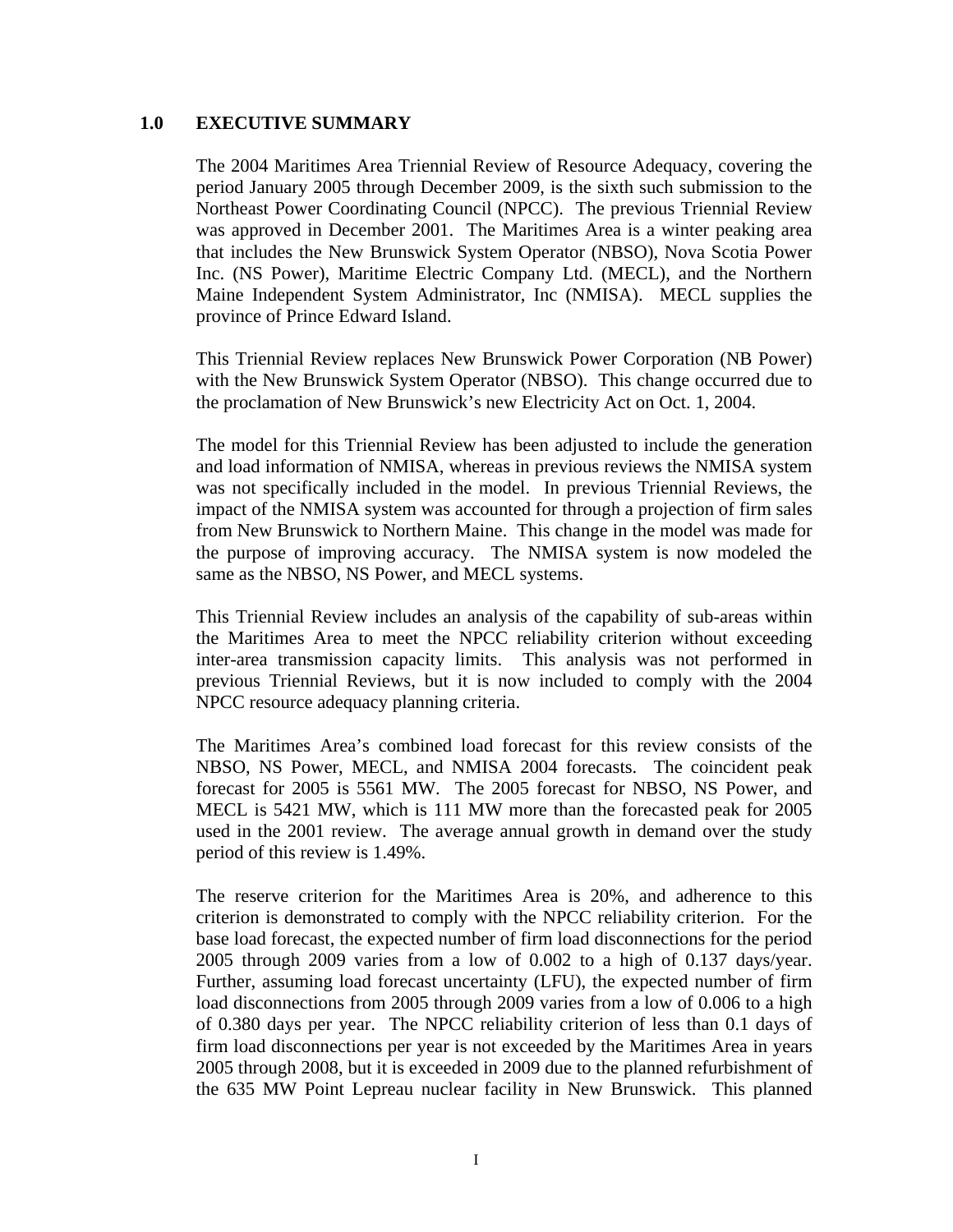refurbishment is awaiting the approval of the New Brunswick government, and arrangements for replacement capacity to accommodate the refurbishment plan have not been made to date.

Construction of a second tie between New Brunswick and New England is expected to begin in the Fall of 2005, with a planned in-service date of Fall of 2006. This second tie increases the import capability of the Maritimes Area from 1200 MW to 1500 MW. The export capability from New Brunswick to New England will be increased by 300 MW.

The Maritimes Area requires no support from interconnections in 2005 through 2008 to meet the NPCC reliability criterion. In 2009, the required interconnection assistance is 240 MW in order to meet the NPCC criterion. This represents 16% of the 1500 MW of available support from interconnections to the Maritimes Area in 2009.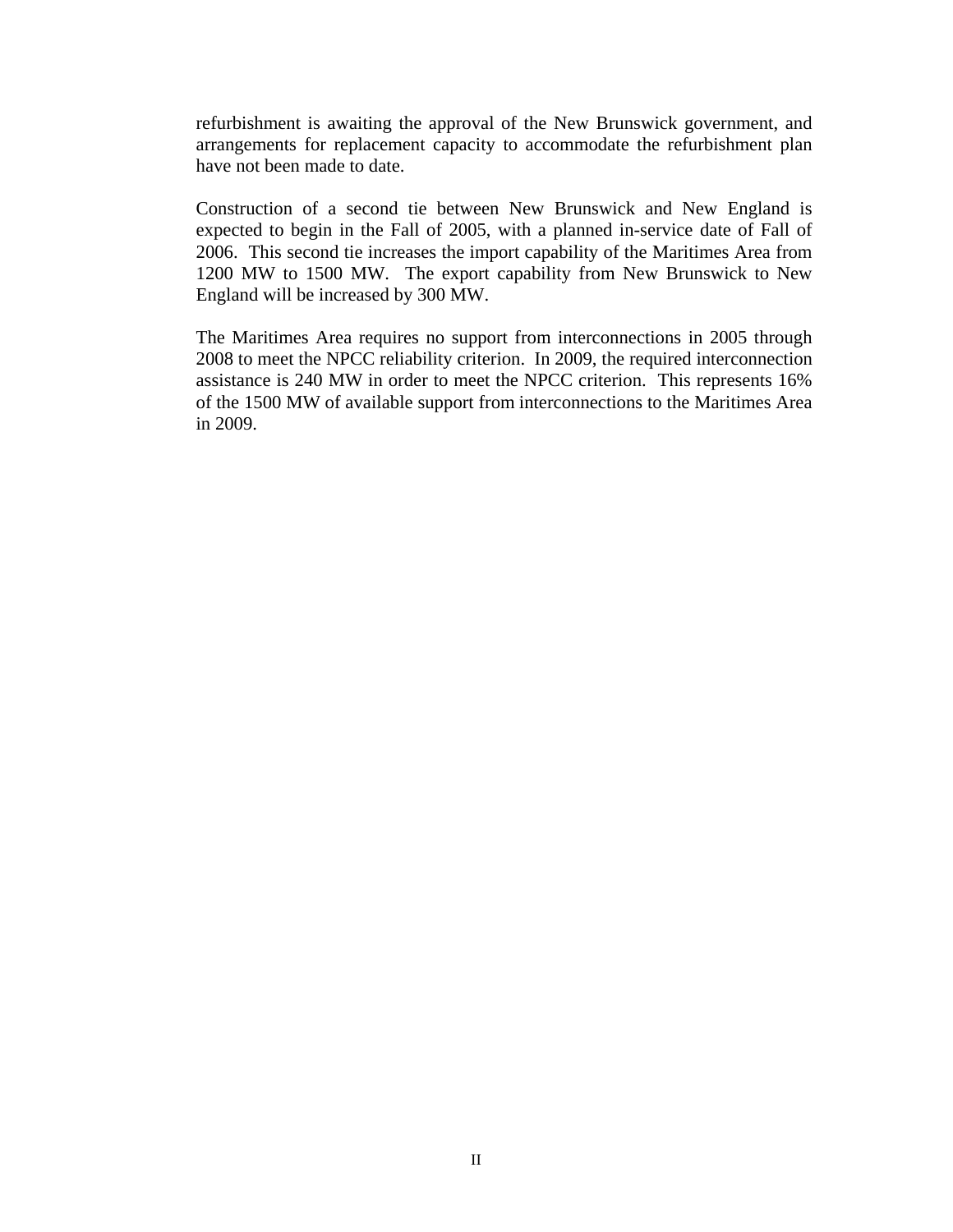### **Table 1**

### **Summary of Major Assumptions and Results**

| <b>MAJOR ASSUMPTIONS</b>           |                                       |  |                     |                                 |  |
|------------------------------------|---------------------------------------|--|---------------------|---------------------------------|--|
| <b>Load Forecast</b>               | <b>NBSO</b><br>2004                   |  |                     |                                 |  |
|                                    | 2004<br><b>NS Power</b>               |  |                     |                                 |  |
|                                    | <b>MECL</b><br>2004                   |  |                     |                                 |  |
|                                    | <b>NMISA</b><br>2004                  |  |                     |                                 |  |
|                                    |                                       |  |                     |                                 |  |
| <b>Resource Adequacy Criterion</b> | $0.1$ days/year                       |  |                     |                                 |  |
| <b>Maritimes Required Reserve</b>  | 20%                                   |  |                     |                                 |  |
| <b>Inter-Area Transmission</b>     | Path                                  |  | <b>Export Limit</b> | <b>Import Limit</b>             |  |
| <b>Capacity Limits</b>             |                                       |  | (MW)                | (MW)                            |  |
|                                    | NBSO to NS Power                      |  | 350                 | 300                             |  |
|                                    | NBSO to MECL                          |  | 222                 | 222                             |  |
|                                    | NBSO to NMISA                         |  | 100                 | 90                              |  |
| <b>Maritimes Unit Data</b>         | Appendix $A$ – Table A-2 (by utility) |  |                     |                                 |  |
|                                    | <b>RESULTS</b>                        |  |                     |                                 |  |
| Year                               | <b>Expected Number of Firm Load</b>   |  |                     | <b>Required Interconnection</b> |  |
|                                    | <b>Disconnections</b>                 |  |                     | <b>Support</b>                  |  |
|                                    | Days/year                             |  |                     | <b>MW</b>                       |  |
| <b>Base Load Forecast</b>          |                                       |  |                     |                                 |  |
| 2005                               | 0.002                                 |  |                     | $\overline{0}$                  |  |
| 2006                               | 0.002                                 |  | $\theta$            |                                 |  |
| 2007                               | 0.003                                 |  | $\boldsymbol{0}$    |                                 |  |
| 2008                               | 0.010                                 |  | $\overline{0}$      |                                 |  |
| 2009                               | 0.137                                 |  | 50                  |                                 |  |
| <b>Base Load Forecast</b>          |                                       |  |                     |                                 |  |
| <b>Including LFU</b>               |                                       |  |                     |                                 |  |
| 2005                               | 0.006                                 |  | $\theta$            |                                 |  |
| 2006                               | 0.010                                 |  |                     | $\theta$                        |  |
| 2007                               |                                       |  |                     |                                 |  |
|                                    | 0.012                                 |  |                     | $\Omega$                        |  |
| 2008                               | 0.047<br>0.380                        |  |                     | $\overline{0}$<br>240           |  |

Note: The expected number of firm load disconnections for the Base Load Forecast including LFU is based on the procedure described in Section 4.5.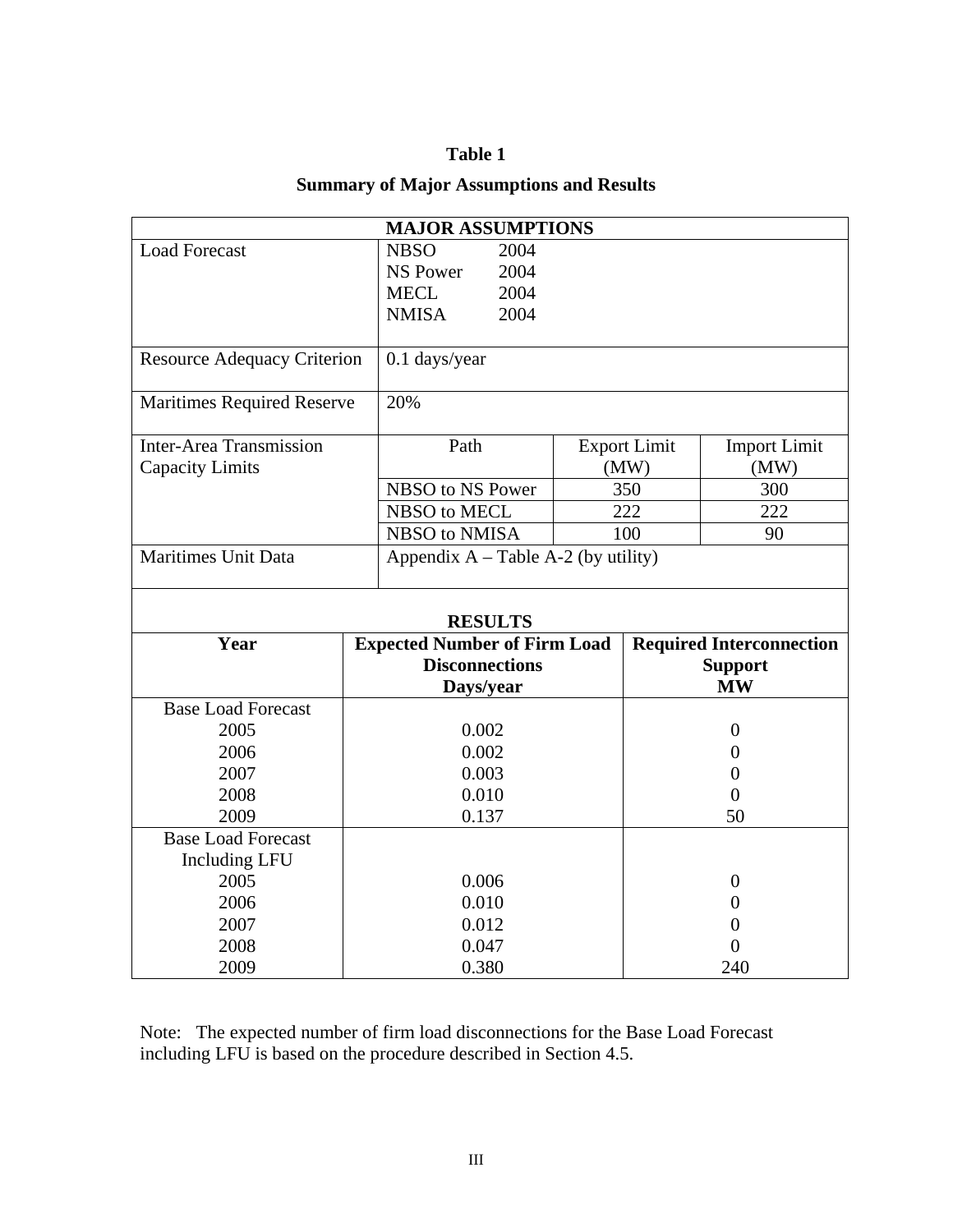# **2.0 TABLE OF CONTENTS**

| 1.0 |                                                                       |  |
|-----|-----------------------------------------------------------------------|--|
| 2.0 |                                                                       |  |
|     |                                                                       |  |
| 3.0 |                                                                       |  |
| 4.0 |                                                                       |  |
|     | 4.4 RELATIONSHIP OF RESERVE CRITERION TO NPCC RELIABILITY CRITERION 6 |  |
| 5.0 |                                                                       |  |
|     | 5.2 COMPARISON OF PLANNED AND REQUIRED RESERVE - HIGH LOAD GROWTH 12  |  |
| 6.0 |                                                                       |  |
|     | 6.2 RELIABILITY IMPACT OF RESOURCE DIVERSIFICATION STRATEGY 17        |  |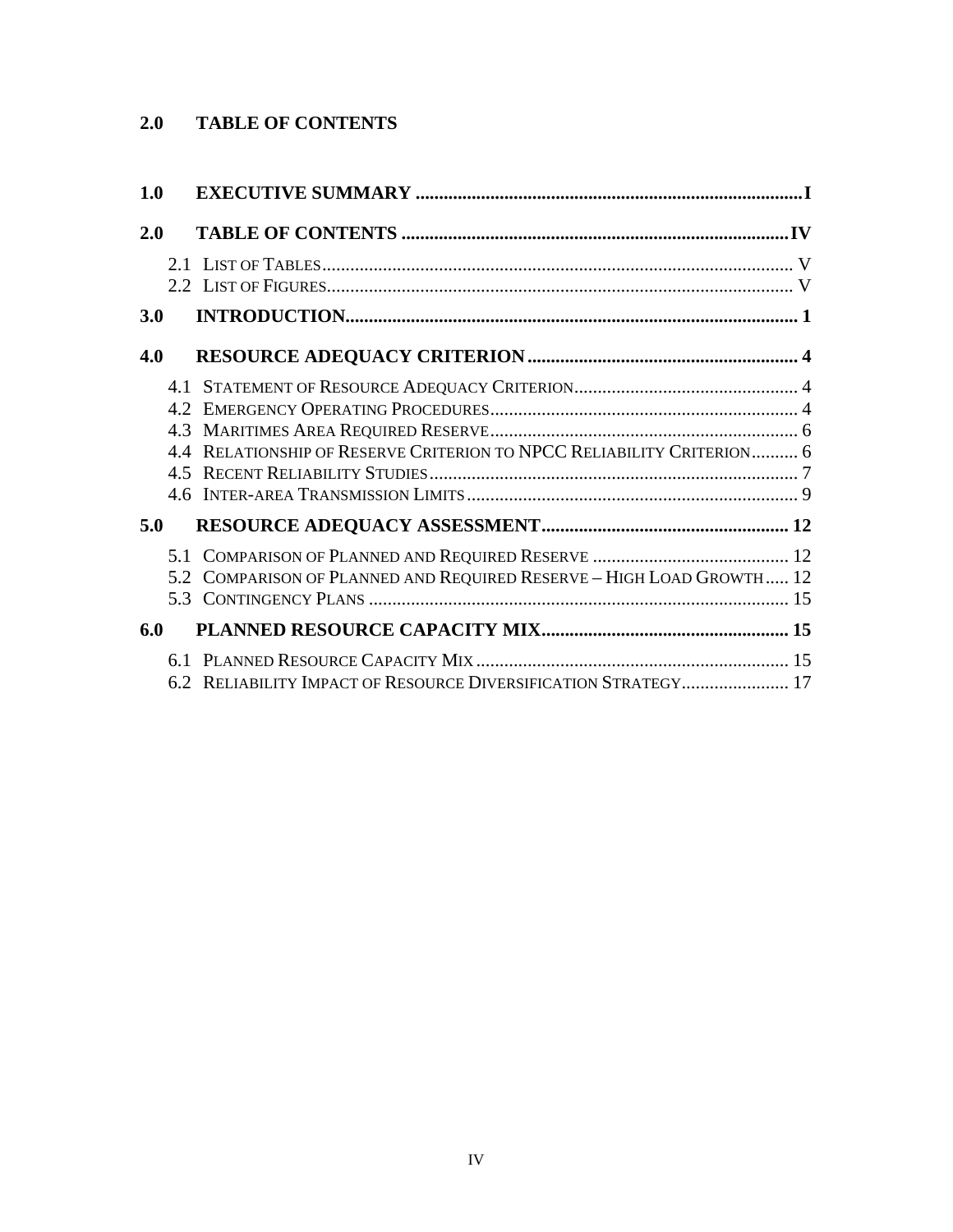# **2.1 List of Tables**

| TABLE 1            |                                                      |  |
|--------------------|------------------------------------------------------|--|
| TABLE 2            |                                                      |  |
| TABLE 3            | <b>EXPECTED NUMBER OF FIRM LOAD DISCONNECTIONS -</b> |  |
|                    |                                                      |  |
| TABLE <sub>4</sub> | <b>EXPECTED NUMBER OF FIRM LOAD DISCONNECTIONS -</b> |  |
|                    |                                                      |  |
| TABLE 5            | EXPECTED NUMBER OF FIRM LOAD DISCONNECTIONS -        |  |
|                    |                                                      |  |
| TABLE 6            | <b>EXPECTED NUMBER OF FIRM LOAD DISCONNECTIONS -</b> |  |
|                    |                                                      |  |
| TABLE 7            | COMPARISON OF PLANNED AND REQUIRED RESERVE -         |  |
|                    |                                                      |  |
| TABLE 8            | COMPARISON OF PLANNED AND REQUIRED RESERVE -         |  |
|                    |                                                      |  |
| TABLE 9            |                                                      |  |
| TABLE A - 1        |                                                      |  |
| TABLE A - 2        |                                                      |  |
| TABLE $A - 3$      |                                                      |  |
| TABLE A - 4        |                                                      |  |

# **2.2 List of Figures**

TABLE A - 4 MARITIMES AREA TYPICAL FORCED OUTAGE RATES................................ 26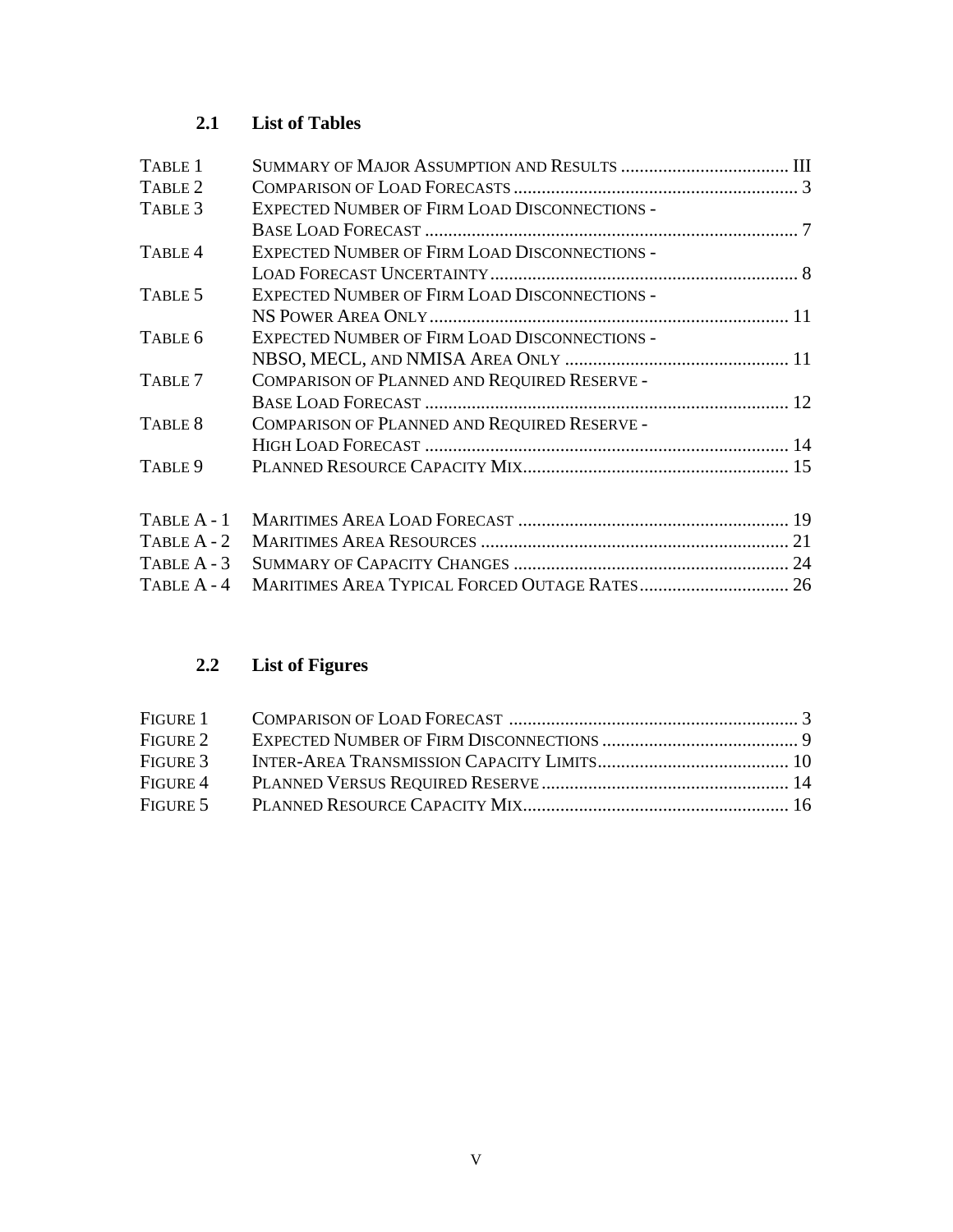### **3.0 INTRODUCTION**

The Maritimes Area Triennial Review of Resource Adequacy, covering the period January 2005 through December 2009, is the sixth such submission to the Northeast Power Coordinating Council (NPCC). The previous Triennial Review was approved in December 2001. The Maritimes Area is a winter peaking area that includes the New Brunswick System Operator (NBSO), Nova Scotia Power Inc. (NS Power), Maritime Electric Company Ltd. (MECL), and the Northern Maine Independent System Administrator, Inc (NMISA). MECL supplies the province of Prince Edward Island.

On October 1, 2004 the proclamation of New Brunswick's new Electricity Act created a new corporation called the New Brunswick System Operator (NBSO). The NBSO is a not-for-profit, independent body whose primary responsibility is to ensure the security and reliability of the electricity system and to facilitate the development and operation of a competitive electricity market. Whereas past reviews referred to NB Power, this review refers to the NBSO.

The model for this Triennial Review has been adjusted to include the generation and load information of NMISA. In previous Triennial Reviews, the impact of the NMISA system had been indirectly accounted for through a projection of firm sales from New Brunswick to Northern Maine. This change of the model was made for the purpose of improving accuracy.

This Triennial Review includes an analysis of the capability of sub-areas within the Maritimes Area to meet the NPCC reliability criterion without exceeding inter-area transmission limits. This analysis was not performed in previous Triennial Reviews, but it is now included to comply with the 2004 NPCC resource adequacy planning criteria.

The load forecast data in the 2001 review was based on the NS Power and MECL 2000 forecasts and the NB Power 2001 load forecast. In the current review, the Maritimes Area combined load forecast consists of the 2004 load forecasts for NBSO, NS Power, MECL, and NMISA. For the present review, the forecast coincident peak of 5561 MW for 2005 is 111 MW higher<sup>†</sup> than the forecast peak for 2005 in the 2001 review. The current review also forecasts the 2006 peak to be 141 MW higher<sup>††</sup> than the forecast of the 2006 peak in the 2001 review.

<sup>†</sup> The difference between the 2005 forecasts of the current review and the 2001 review was calculated with the NMISA peak subtracted out from the current review, as NMISA was not included as a part of the Maritimes Area in the 2001 review.

<sup>&</sup>lt;sup>††</sup> The difference between the 2006 forecasts of the current review and the 2001 review was calculated with the NMISA peak subtracted out from the current review, and 165 MW of forecast industrial self-generation added to the 2001 review.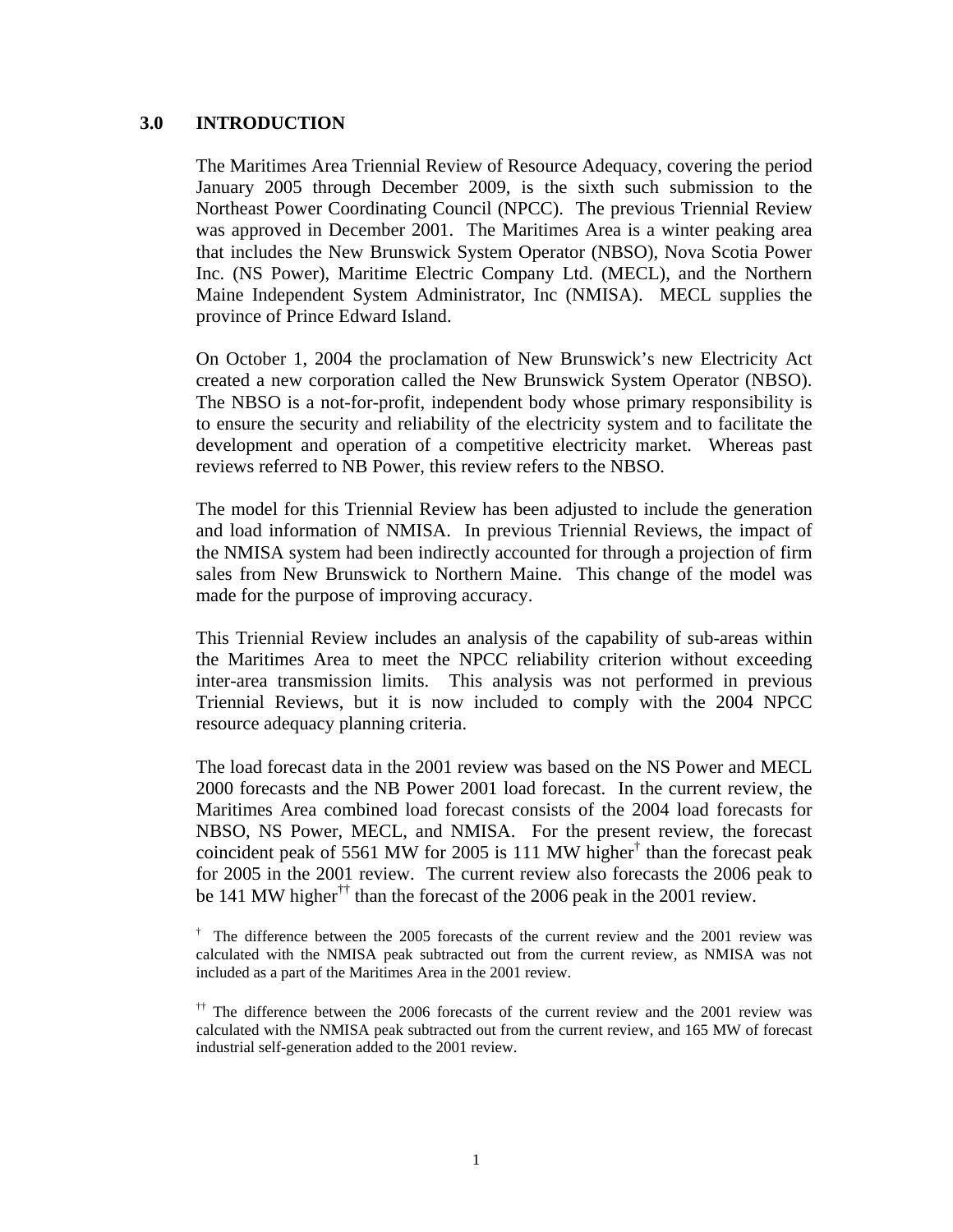Higher forecast numbers in the current review are mainly due to a lower than expected availability of natural gas for customers in the Maritimes Area.

A capacity reserve criterion for the Maritimes Area is described and adherence to this criterion is demonstrated. Further, this reserve capacity criterion is shown to comply with the NPCC reliability criterion.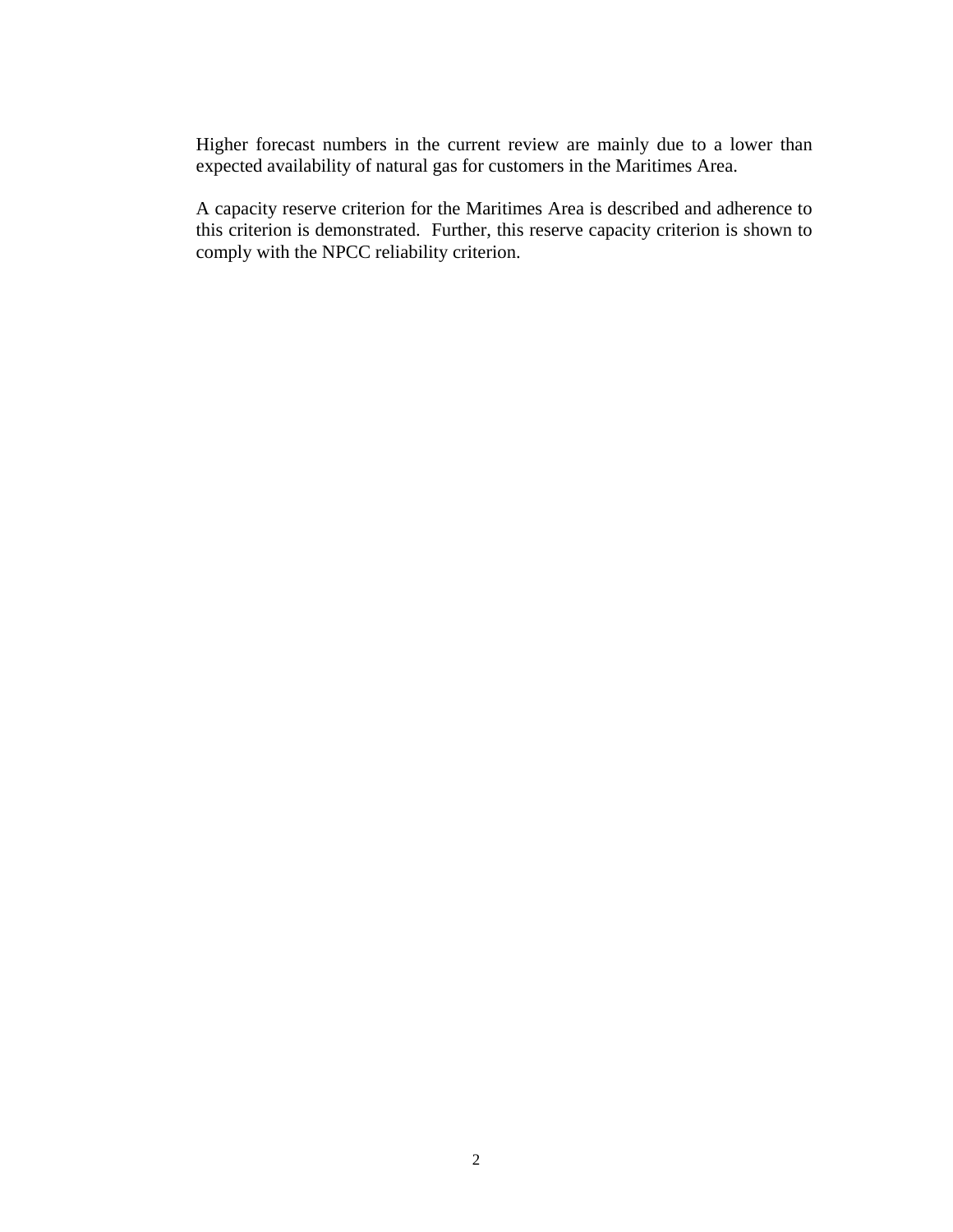### **Table 2**

| <b>Winter Peak</b><br>(Month of<br><b>February</b> ) | 2004<br><b>Review</b><br><b>MW</b> | 2004<br><b>NMISA</b><br><b>MW</b> | 2004<br><b>Review</b><br>(without)<br><b>NMISA</b> )<br><b>MW</b> | 2001<br><b>Review</b><br><b>MW</b>   |  |  |  |  |
|------------------------------------------------------|------------------------------------|-----------------------------------|-------------------------------------------------------------------|--------------------------------------|--|--|--|--|
| 2005                                                 | 5561                               | 140                               | 5421                                                              | 5310                                 |  |  |  |  |
| 2006                                                 | 5654                               | 143                               | 5511                                                              | 5370 <sup><math>\dagger</math></sup> |  |  |  |  |
| 2007                                                 | 5744                               | 146                               | 5598                                                              | N/A                                  |  |  |  |  |
| 2008                                                 | 5828                               | 149                               | 5679                                                              | N/A                                  |  |  |  |  |
| 2009                                                 | 5900                               | 152                               | 5748                                                              | N/A                                  |  |  |  |  |
| <b>Average Annual Compound Growth Rate</b>           |                                    |                                   |                                                                   |                                      |  |  |  |  |
| <b>Five Year Period</b>                              | $2005 - 2009$                      | $2005 - 2009$                     | $2005 - 2009$                                                     | 2002-2006                            |  |  |  |  |
| <b>Growth Rate</b>                                   | 1.49%                              | 2.08%                             | 1.48%                                                             | 1.13%                                |  |  |  |  |

### **Comparison of Load Forecasts**

† This value includes 165 MW of load that was to be supplied by industrial self-generation.



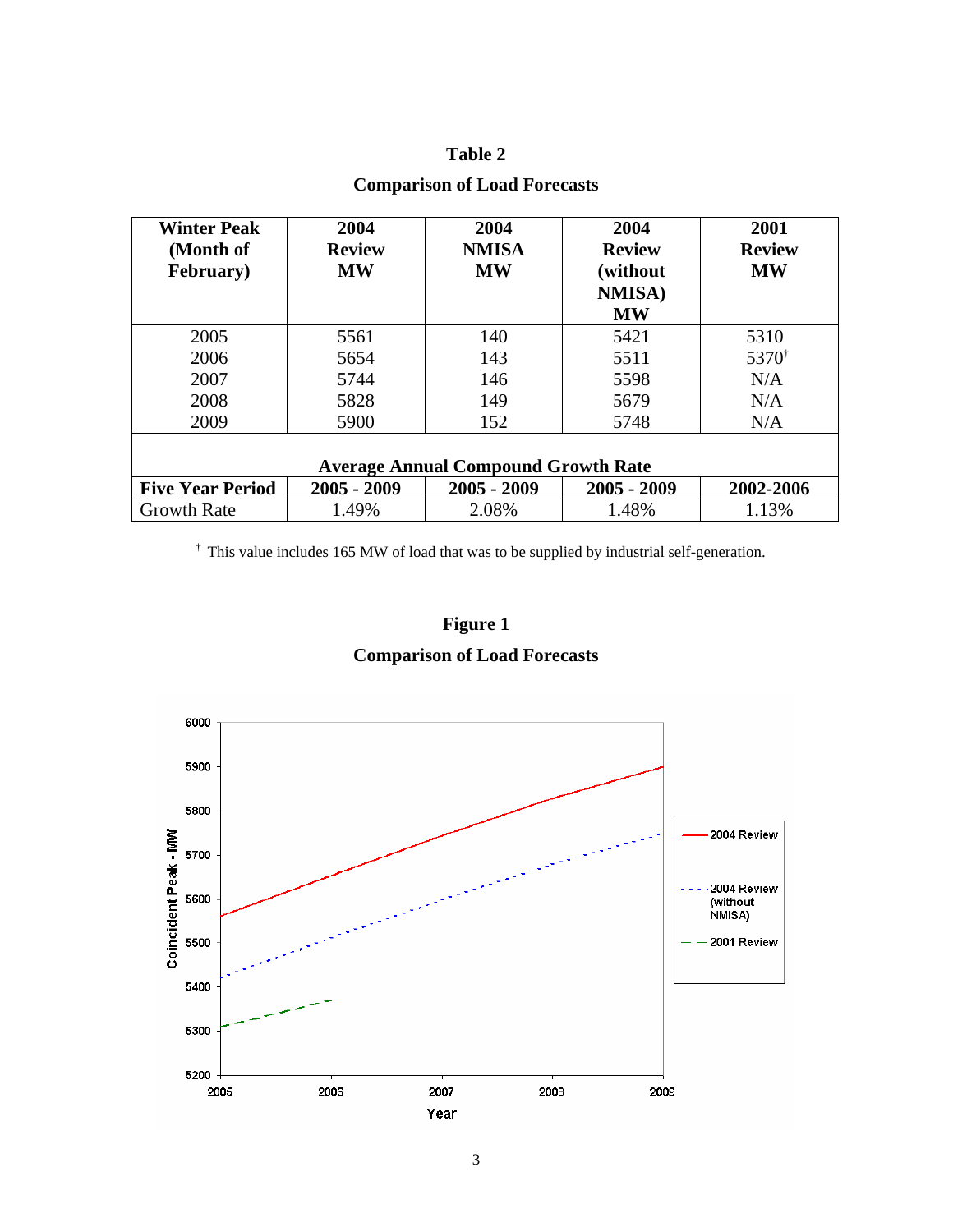### **4.0 RESOURCE ADEQUACY CRITERION**

#### **4.1 Statement of Resource Adequacy Criterion**

NBSO, NS Power, and MECL individually apply a capacity based criterion in determining their required reserve. NMISA does not apply a capacity based criterion beyond the NPCC reliability criterion.

NBSO and NS Power each require a reserve equal to the largest unit or 20% of the firm load, and MECL requires a reserve equal to 15% of the firm system load. The Maritimes Area as a whole was assumed to have the same criterion as NB Power and NS Power. This simplification has negligible effects on the results because of the size of MECL and NMISA relative to NBSO and NS Power combined. Thermal and hydro generators are considered available at the Demonstrated Maximum Net Capability (DMNC) in the determination of the reserve margin.

The NPCC Generation Reliability criterion states:

Each Area's probability (or risk) of disconnecting any firm load due to resource deficiencies shall be, on average, not more than once in ten years. Compliance with this criteria shall be evaluated probabilistically, such that the loss of load expectation [LOLE] of disconnecting firm load due to resource deficiencies shall be, on average, no more than 0.1 day per year. This evaluation shall make due allowance for demand uncertainty, scheduled outages and deratings, forced outages and deratings, assistance over interconnections with neighboring Areas and Regions, transmission transfer capabilities, and capacity and/or load relief from available operating procedures.

In effect, this criterion is applied as less than 0.1 days of firm load disconnections per year.

### **4.2 Emergency Operating Procedures**

Although this document presents a review of resource adequacy for the interconnected Maritimes Area, each separate system remains under the exclusive control of its utility for purposes of economic dispatch. For reliability purposes, however, reserve sharing agreements do exist and the systems operate as an Area in accordance with NPCC criteria and guidelines.

The particular actions taken by the Energy Coordinator/Dispatcher when faced with a developing or sudden capacity shortage are based upon the assessment of which of a number of possible actions are best suited to the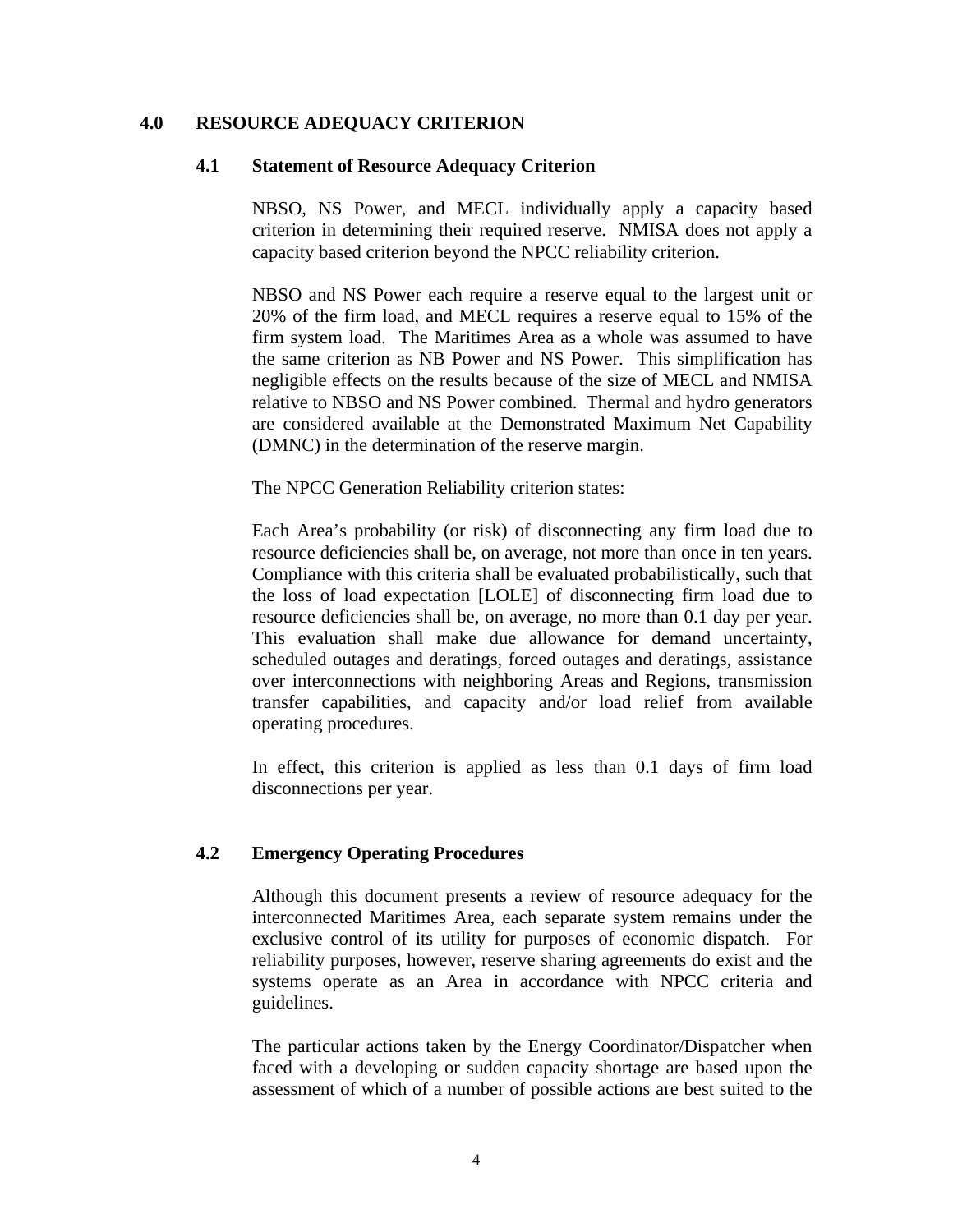prevailing system conditions. The actions initiated are based upon previous experience in dealing with similar situations and, if the situation permits, usually after consultation with other System Operations personnel similarly experienced in this regard. In practice, the corrective actions that are taken are one or more of the following Emergency Operation Procedures (EOP):

- 1. Synchronize and load all available hydro units.
- 2. Bring on-line units up to their DMNC.
- 3. Cancel economy and other external interruptible sales.
- 4. Begin start-up procedures for "cold-standby" thermal units.
- 5. Synchronize and load combustion turbines.
- 6. Purchase capacity from Hydro-Quebec.
- 7. Purchase capacity from New England.
- 8. Cut interruptible sales to industrial customers.
- 9. Maximize MVAR support (capacitor banks, synchronous condensers) if capacity shortage is causing a low voltage condition in a particular area.
- 10. Implement a 5% voltage reduction at selected substations within Nova Scotia (20-60 MW)
- 11. Load up thermal units to emergency ratings. (40 MW)
- 12. Appeal to the public for voluntary customer load reduction.
- 13. Disconnect customer loads as necessary to correct either a local or widespread problem.

Some or all of the above steps may be used in varying sequence to meet a capacity shortage depending on the generation pattern in effect at the time and whether or not the shortage results in localized internal system problems.

Although steps 10 through 12 are valid, the level of assistance available from these procedures is not modeled in this study.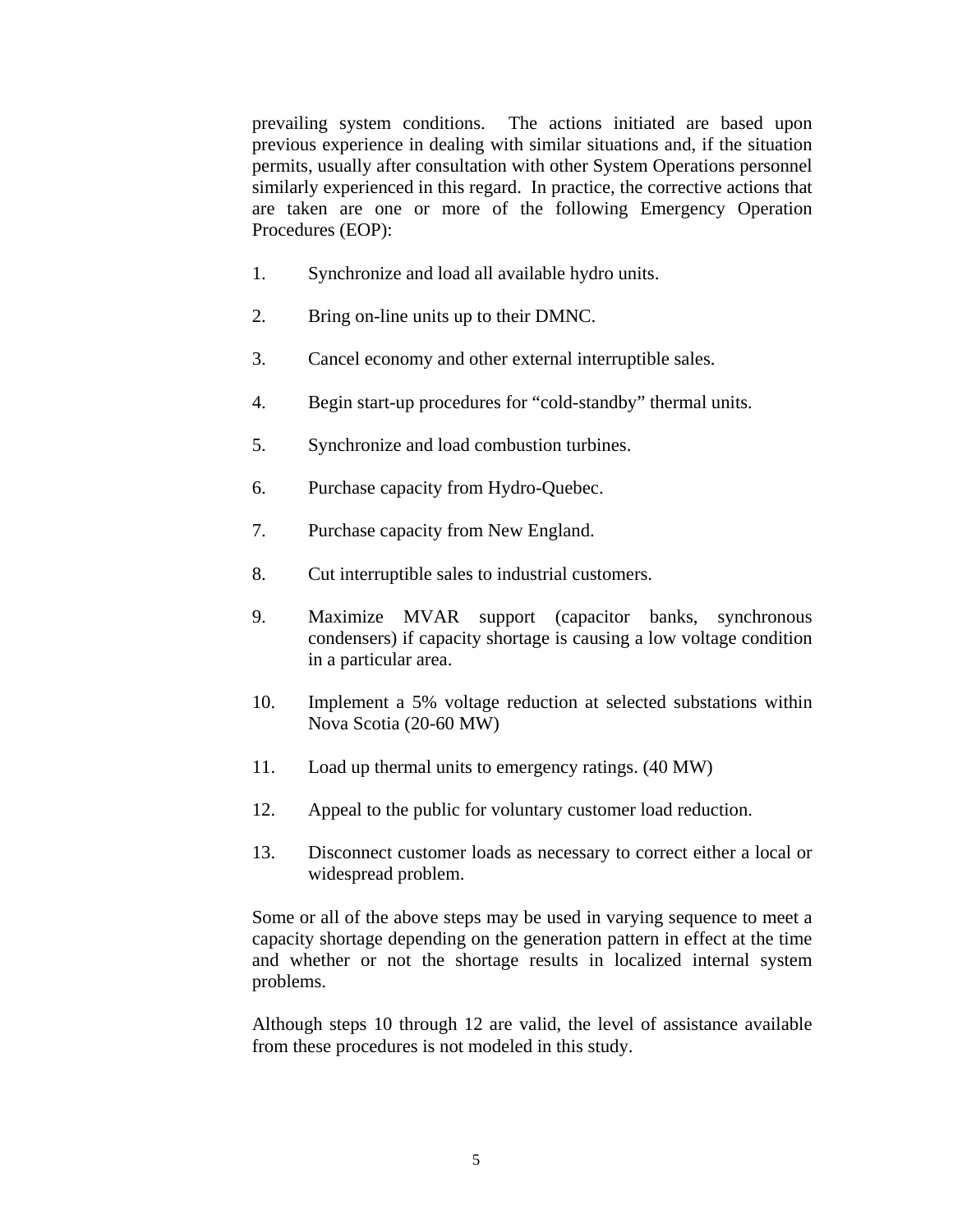### **4.3 Maritimes Area Required Reserve**

The Area employs a reserve criterion of 20% of firm load with the understanding that the interconnection assistance is potentially available if required. The required installed reserve is shown in Section 5.0.

### **4.4 Relationship of Reserve Criterion to NPCC Reliability Criterion**

In order to relate the Maritimes Area reserve criterion to the NPCC resource adequacy criterion as stated in Section 4.1, it is necessary to evaluate the system at a time when it just meets the reserve criterion. The Maritimes Area is projected to have a reserve margin greater than 20% for years 2005-08. The projected reserve margin for 2009 is only 14.6%. It was therefore necessary to scale the load in order to achieve a reserve margin of 20% for a comparison evaluation.

The evaluation shows that for the Maritimes Area, isolated from all other systems, a reserve of 20% corresponds to an expected number of firm load disconnections of approximately 0.1310 days/year with LFU.

The NPCC criterion of 0.1 days/year expected number of customer disconnections as stated in Section 4.1 allows for the inclusion of the effects of interconnections.

When the Maritimes Area has a reserve of 20% with the interruptible load removed, approximately 50 MW of interconnection assistance is required in order to meet the NPCC criterion. This represents 4.2% of the normal import capabilities with Quebec (1100 MW) and New England (100 MW). In addition, NB Power is supplying 200 MW of system peaking capacity to Hydro Quebec tied to the availability of the Millbank combustion turbine (CT) units. Two of the Millbank CT's have not been included in this study to account for this capacity export. However, this arrangement has the effect of increasing the total interconnection capability between Hydro Quebec and New Brunswick by an additional 200 MW. The 2004 NPCC CP-8 Working Group report "Review of Interconnection Assistance Reliability Benefits" concluded that the amount of interconnection assistance available to the Maritimes Area in 2006 was 1200 MW. The interconnection assistance available to the Maritimes will increase by 300 MW with the construction of a second tie between New Brunswick and New England. Construction of the second tie is scheduled to begin in the Fall of 2005 with an in-service date of Fall of 2006.

As a result of the preceding, it is concluded that the reserve criterion of the Maritimes Area meets the NPCC Resource Adequacy Criterion.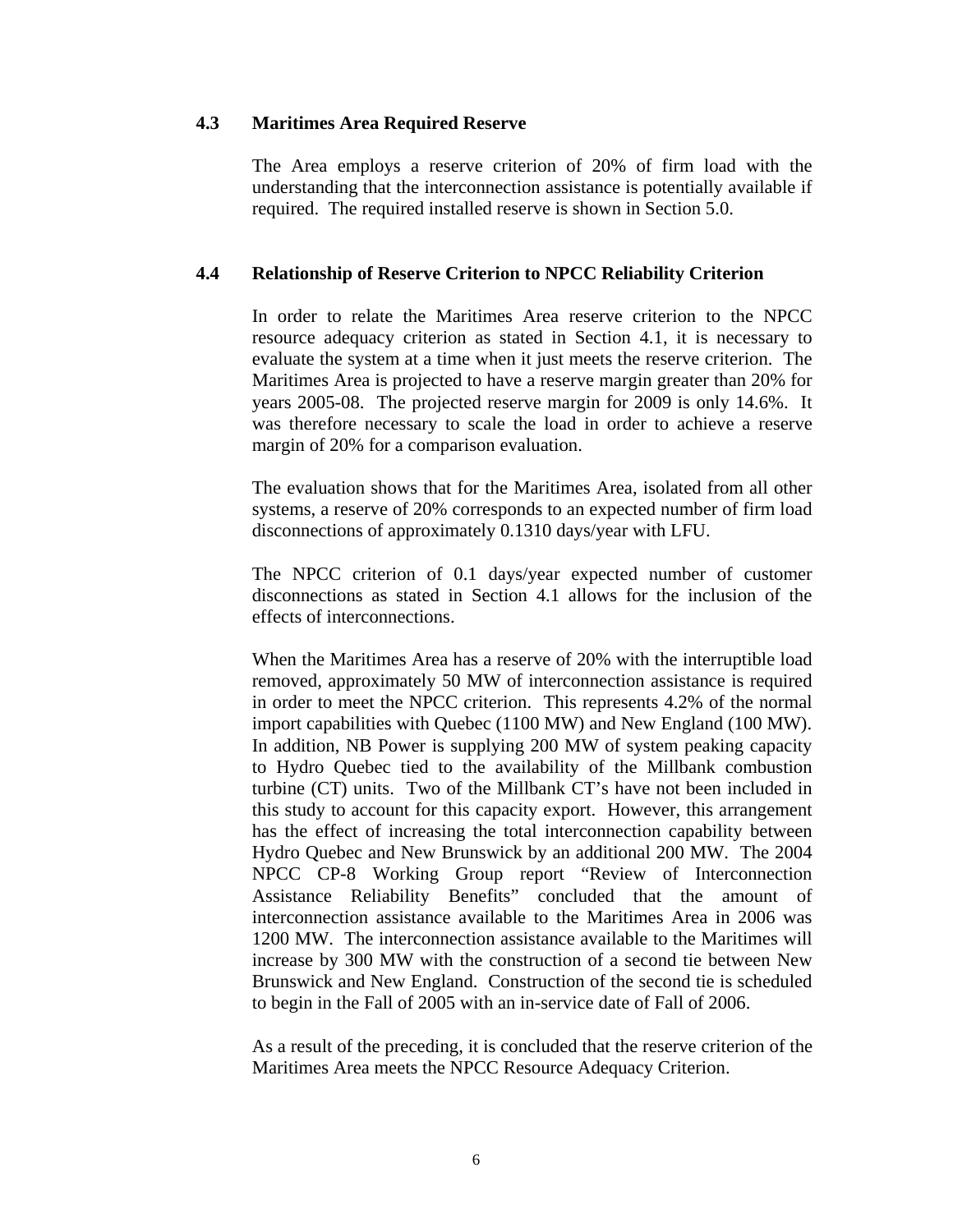### **4.5 Recent Reliability Studies**

NBSO, NS Power, MECL, and NMISA individually conduct internal reviews of their capacity requirements by comparison of generation sources with forecast loads according to the reserve criteria described previously.

The results presented in this review are based upon an evaluation conducted during the fourth quarter of 2004 for the period 2005 through 2009.

Table 3 and Figure 2 illustrate that the Maritimes Area system can achieve the NPCC criterion for expected number of customer disconnections of 0.1 days/year for 2005 through 2008 without the benefits arising from interconnection support from neighboring utilities. In 2009, the required interconnection assistance to meet the NPCC reliability criterion is 50 MW.

#### **Table 3**

### **Expected Number of Firm Load Disconnections - Base Load Forecast**

|          | <b>Expected Number</b>          | <b>Required</b>        |
|----------|---------------------------------|------------------------|
| Calendar | Of                              | <b>Interconnection</b> |
| Year     | <b>Firm Load Disconnections</b> | <b>Support</b>         |
|          | Days/year                       | <b>MW</b>              |
| 2005     | 0.002                           |                        |
| 2006     | 0.002                           |                        |
| 2007     | 0.003                           |                        |
| 2008     | 0.010                           |                        |
| 2009     | 0.137                           | 50                     |

The effect of load forecast uncertainty (LFU) was evaluated using a method similar to that described in the 1994 NPCC CP-5 report "Review of Interconnection Assistance Reliability Benefits". An analysis of the historical load forecast of the Maritimes Area utilities has shown that the standard deviation of the load forecast errors is approximately 4.6% based upon the four year lead time required to add new resources. To incorporate LFU, two additional load models were created from the base load forecast by increasing it by 4.6 and 9.2 percent respectively. The reliability analysis was repeated for these two load models.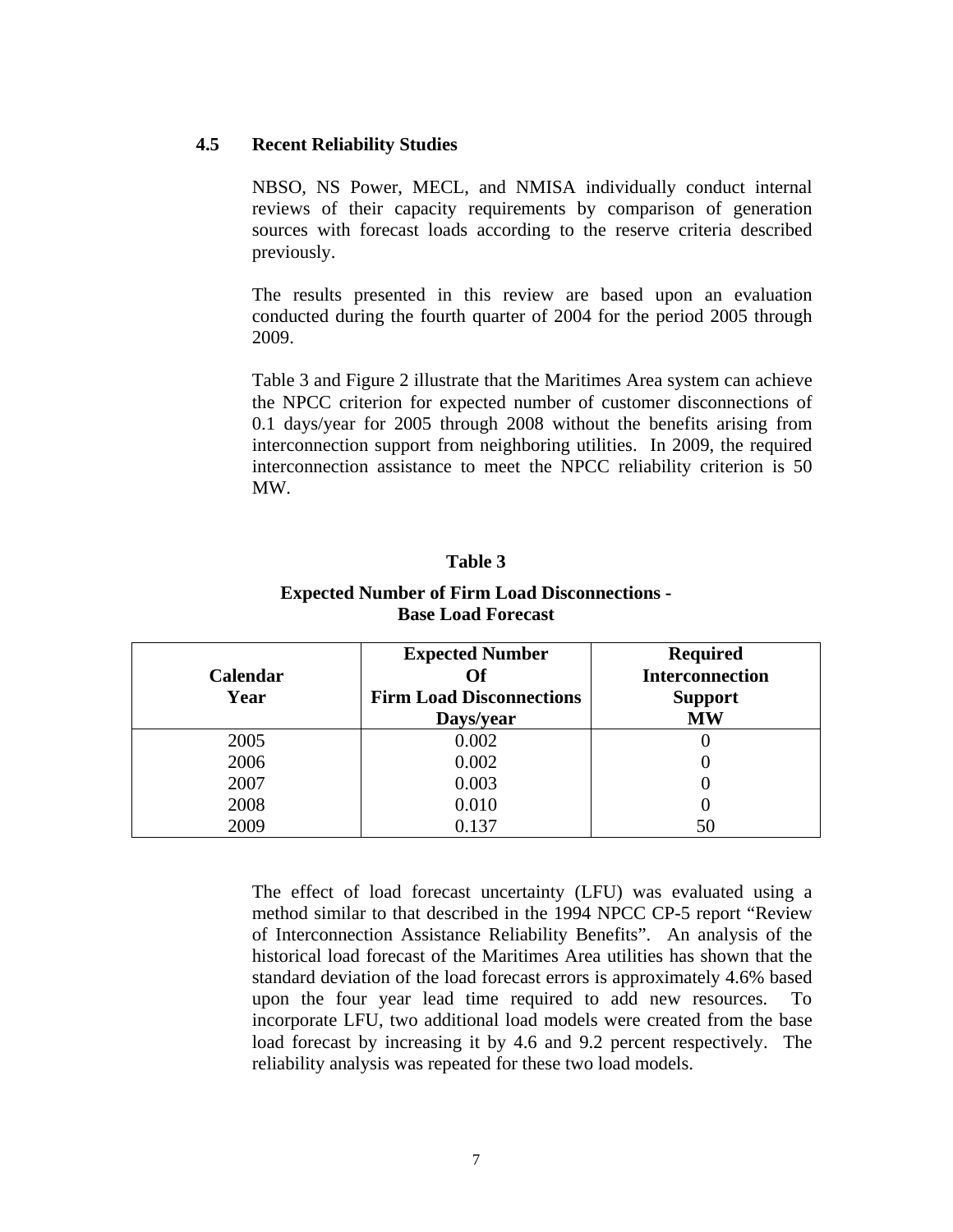It is assumed that the forecast error is approximately normally distributed around the forecast value, and that the contribution to system LOLE is negligible when loads are less than the forecast value by more than ½ standard deviation. This results in weighting factors of 0.383, 0.242, and 0.067 for the three results obtained using the base, 4.6 percent increased, and 9.2 percent increased load models respectively.

The results of the LFU evaluation as indicated in Table 4 and Figure 2 demonstrate that the Maritimes Area system can still achieve the NPCC criterion of 0.1 days/year without interconnection assistance in the period 2005 through 2008. In 2009, the required interconnection assistance is 240 MW in order to meet the NPCC reliability criterion. This represents 16% of the 1500 MW of available support from interconnections to the Maritimes Area in 2009.

The results of the LFU analysis are intended as a sensitivity analysis. If higher than forecast loads occur, then the Maritimes Area has contingency plans (see Section 5.3) that may be implemented.

#### **Table 4**

#### **Expected Number of Firm Load Disconnections - Load Forecast Uncertainty**

| Calendar<br>Year | <b>Expected Number</b><br>Оf<br><b>Firm Load Disconnections</b> | <b>Required</b><br><b>Interconnection</b><br><b>Support</b> |
|------------------|-----------------------------------------------------------------|-------------------------------------------------------------|
|                  | Days/year                                                       | <b>MW</b>                                                   |
| 2005             | 0.006                                                           |                                                             |
| 2006             | 0.010                                                           |                                                             |
| 2007             | 0.012                                                           |                                                             |
| 2008             | 0.047                                                           |                                                             |
| 2009             | 0.380                                                           | 240                                                         |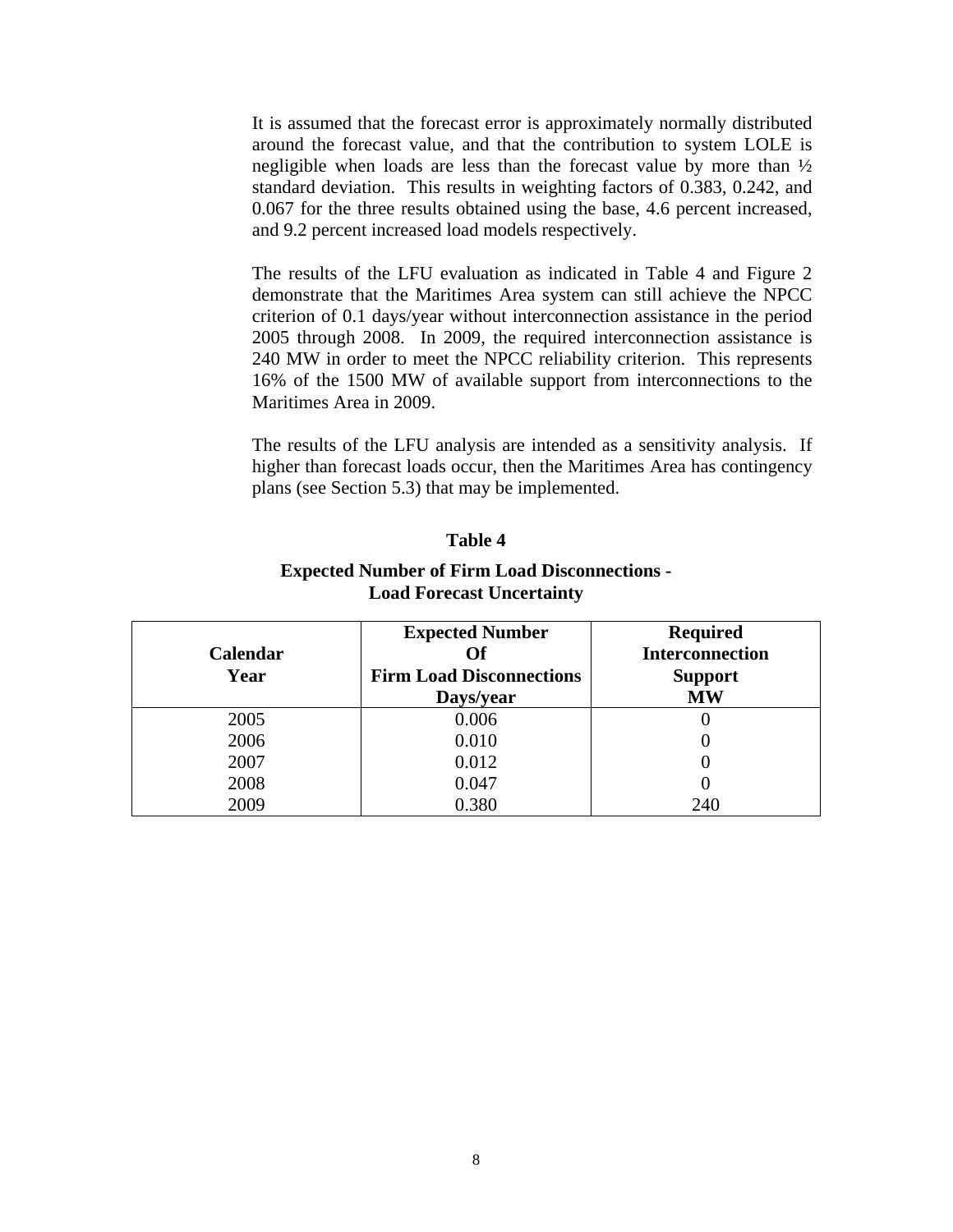**Figure 2 Expected Number of Firm Load Disconnections** 



**4.6 Inter-area Transmission Capacity Limits**

Within the Maritimes Area, the areas of Nova Scotia, PEI, and Northern Maine are radially connected to New Brunswick as per Figure 3. Of these three interconnections, only between New Brunswick and Nova Scotia is transmission congestion an issue. PEI does not have enough installed generation (110 MW in 2005) nor firm peak load (217 MW in 2005) to exceed the interconnection rating to New Brunswick of 222 MW. Northern Maine does not have enough installed capacity (141 MW in 2005) to generate an amount greater than the sum of the local load and the interconnection export rating (at least 160 MW). While it is possible that Northern Maine may eventually require more than 100 MW of interconnection support from New Brunswick to meet the NPCC reliability criterion, there are plans in Northern Maine designed to address that situation. These plans include increasing generation above that included in this analysis, deferring retirements of units beyond 2006, or increasing the interconnection import capability with New Brunswick. Because of these possible actions, no detailed modeling of the New Brunswick to Northern Maine interface was completed in this review.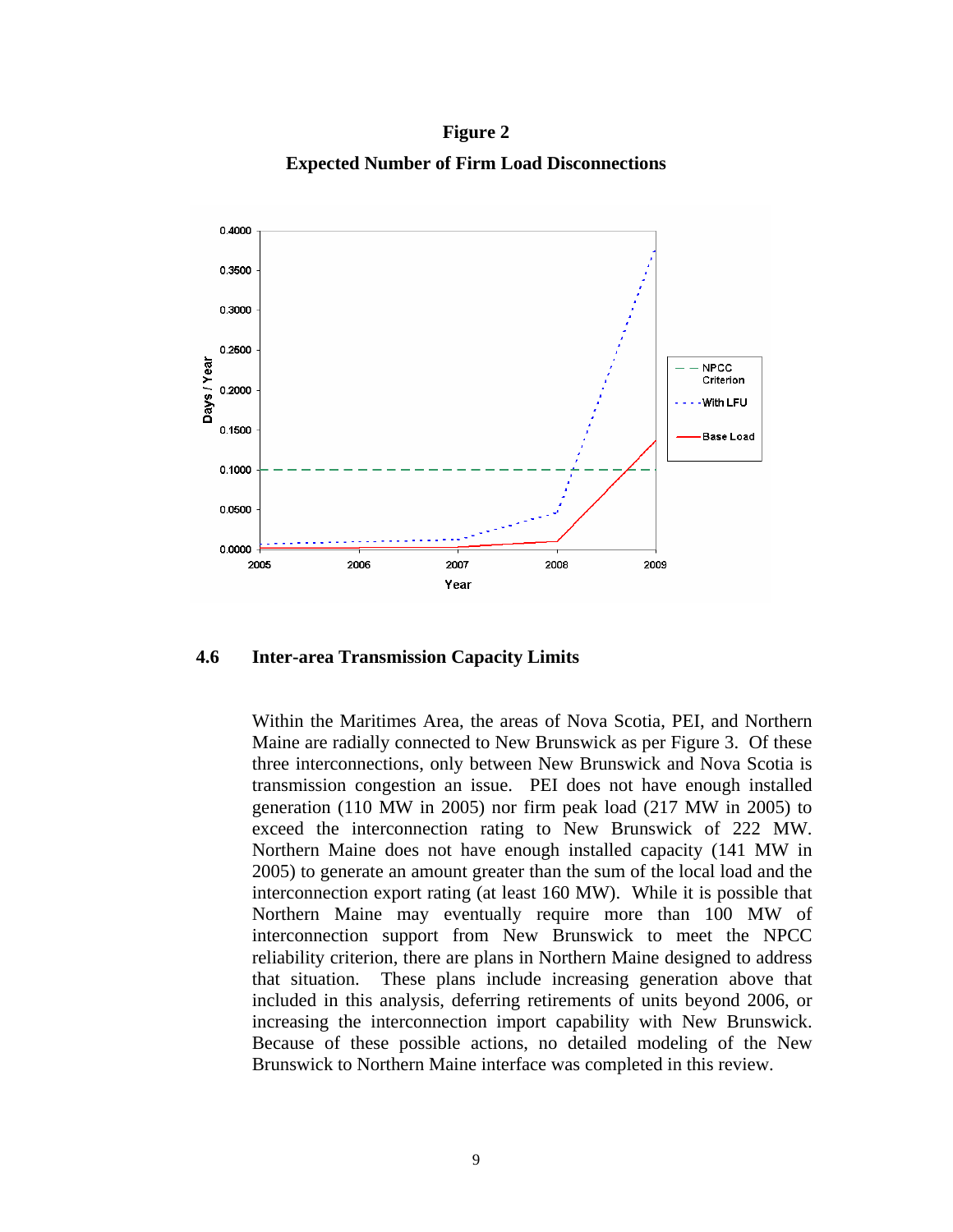



To evaluate whether the Maritimes Area could meet the NPCC reliability criterion without exceeding inter-area transmission capability limits, the system was split into two sub-areas, one on each side of the New Brunswick to Nova Scotia interconnection. This is the only interconnection within the Maritimes Area that is subject to congestion. The two sub-areas were then analyzed to see if each could meet the NPCC criteria without a capacity dependence on the other area that exceeded the transmission capability limit of the interconnection. The interconnection support available from one area to the other was also limited by the maximum capacity support that an area could provide without exceeding the NPCC reliability criterion. The results of the analysis for the NS Power area appear in Table 5.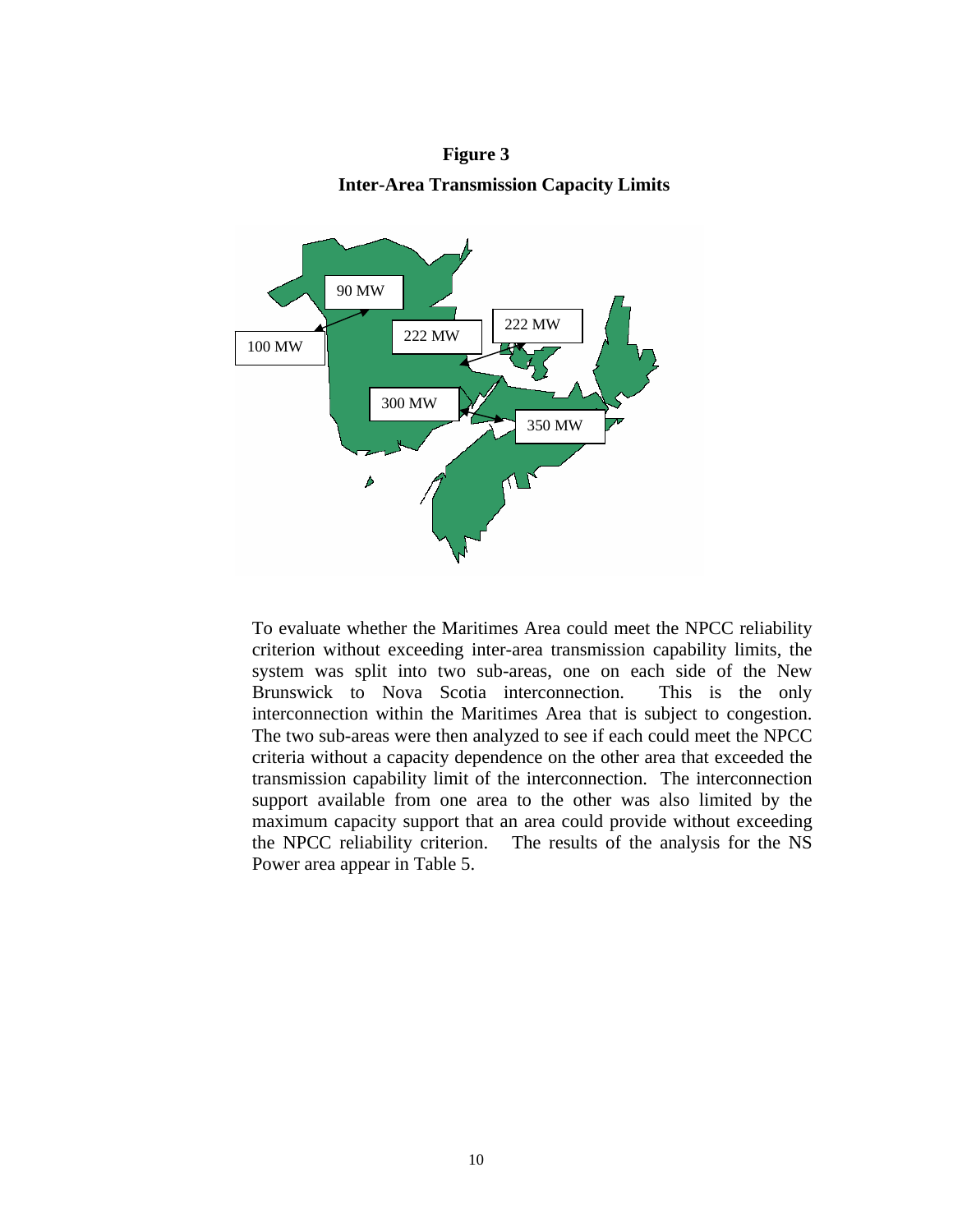### **Table 5**

### **Expected Number of Firm Load Disconnections NS Power Area Only**

| <b>Calendar</b> | <b>Expected Number</b><br><b>Of Firm Load</b> | <b>Total Required</b><br><b>Interconnection</b> | <b>Interconnection</b><br><b>Support</b>  | <b>External</b><br><b>Interconnection</b> |
|-----------------|-----------------------------------------------|-------------------------------------------------|-------------------------------------------|-------------------------------------------|
| Year            | <b>Disconnections</b>                         | <b>Support</b><br><b>MW</b>                     | <b>Available From</b><br><b>NBSO</b> Area | <b>Support</b><br><b>Required</b>         |
|                 | Days/year (with                               |                                                 |                                           |                                           |
|                 | LFU)                                          |                                                 | <b>MW</b>                                 | <b>MW</b>                                 |
| 2005            | 0.015                                         | $-90$                                           |                                           |                                           |
| 2006            | 0.033                                         | $-55$                                           |                                           |                                           |
| 2007            | 0.061                                         | $-25$                                           |                                           |                                           |
| 2008            | 0.094                                         | $-5$                                            |                                           |                                           |
| 2009            | 0.159                                         | 25                                              |                                           | 25                                        |

The results of Table 5 show that the NS Power area can meet the NPCC reliability criterion in years 2005-08 without requiring any support from its interconnection to New Brunswick. In 2009, the NS Power area requires 25 MW of interconnection support, which represents only 7.1% of the 350 MW import capability of its interconnection to New Brunswick. Negative results of the total required interconnection support represent MW amounts of capacity that the NS Power area can provide to the NBSO area without exceeding the NPCC reliability criterion.

The results of the analysis for the NBSO, MECL, and NMISA area appear in Table 6.

#### **Table 6**

### **Expected Number of Firm Load Disconnections NBSO, MECL, and NMISA Area Only**

|                 | <b>Expected Number</b> | <b>Total Required</b>  | Interconnection       | <b>External</b>        |
|-----------------|------------------------|------------------------|-----------------------|------------------------|
| <b>Calendar</b> | <b>Of Firm Load</b>    | <b>Interconnection</b> | <b>Support</b>        | <b>Interconnection</b> |
| Year            | <b>Disconnections</b>  | <b>Support</b>         | <b>Available From</b> | <b>Support</b>         |
|                 | Days/year (with        | <b>MW</b>              | <b>NS Power</b>       | <b>Required</b>        |
|                 | LFU)                   |                        | <b>MW</b>             | <b>MW</b>              |
| 2005            | 0.181                  | 90                     | 90                    |                        |
| 2006            | 0.200                  | 100                    | 55                    | 45                     |
| 2007            | 0.273                  | 150                    | 25                    | 125                    |
| 2008            | 1.381                  | 350                    |                       | 345                    |
| 2009            | 3.648                  | 510                    | $-25$                 | 535                    |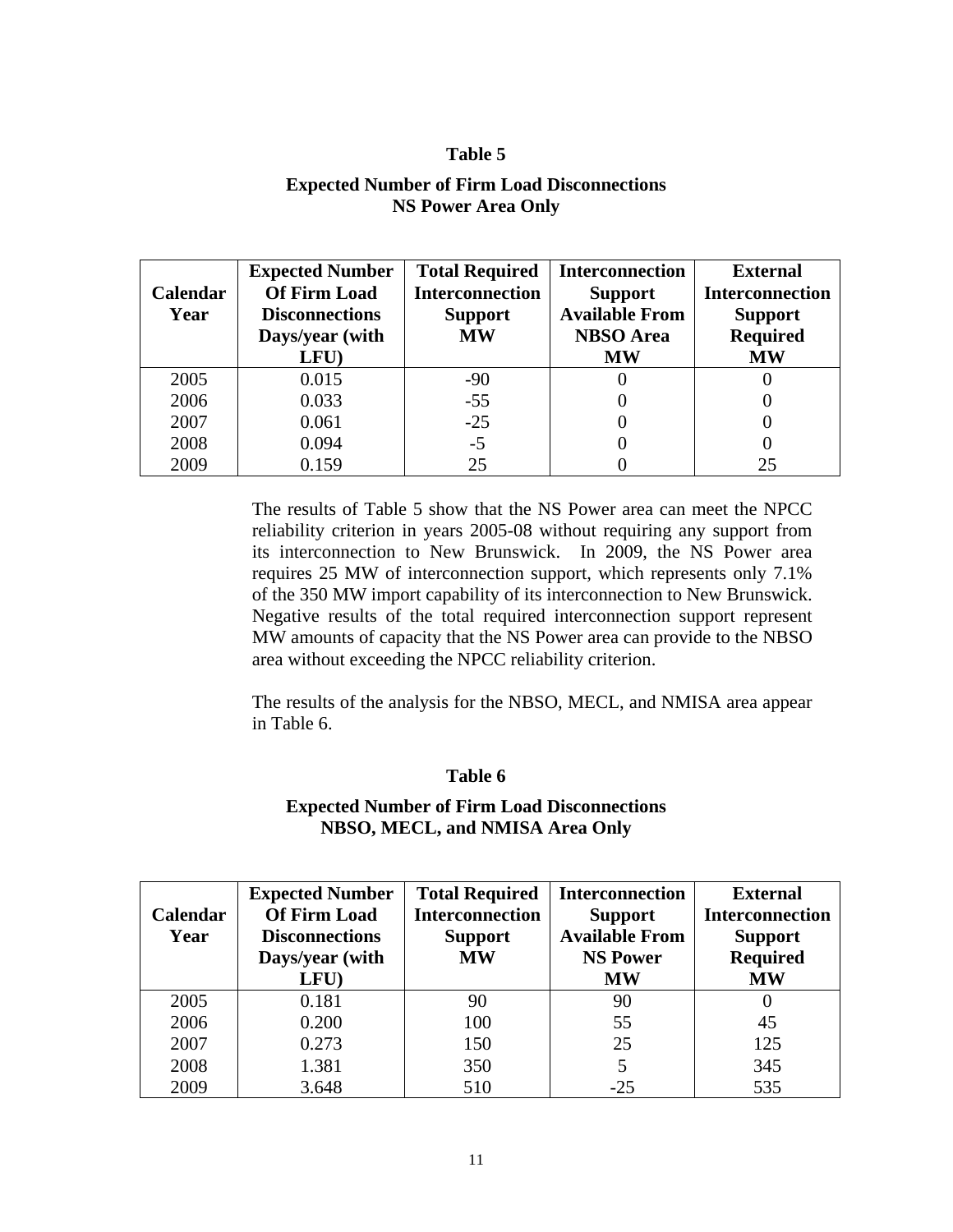The results of Table 6 show that the area consisting of NBSO, MECL, and NMISA area requires support from its interconnections to meet the NPCC reliability criterion. The interconnection support from NS Power was limited by the reliability criterion applied to the NS Power area rather than the interconnection import capability of 300 MW. In 2009, the sum of external interconnection support required by the NS Power area and the NBSO, MECL, and NMISA area is 535 MW, which is still within the 1500 MW import capability of the Maritimes Area for 2009.

### **5.0 RESOURCE ADEQUACY ASSESSMENT**

### **5.1 Comparison of Planned and Required Reserve**

In the comparison of the planned and required reserve, the following definitions apply. The required reserve of 20% is the reserve criterion of the Maritimes Area. The planned reserve is the actual reserve that will occur for the load forecast and resource plan used in this study.

Table 7 and Figure 4 represent the results of the reserve comparison for the base load forecast. In each year of the analysis, the planned reserve varies from -290 to 608 MW greater than the required reserve. The Maritimes Area does not meet its planned reserve criterion of 20% in 2009, but there is sufficient lead time to permit the Maritimes Area to initiate appropriate actions as described in Section 5.3.

#### **Table 7**

### **Comparison of Planned and Required Reserve - Base Load Forecast**

| <b>Month</b><br><b>Of</b> | <b>Installed</b><br>Capacity | <b>Forecast</b><br><b>Coincident</b> | Interruptible<br>Load                   | <b>Planned</b><br><b>Reserve</b> |           | <b>Required</b><br><b>Reserve</b> |      |
|---------------------------|------------------------------|--------------------------------------|-----------------------------------------|----------------------------------|-----------|-----------------------------------|------|
| <b>February</b>           | <b>MW</b>                    | Peak                                 | <b>MW</b><br><b>MW</b><br>$\frac{6}{6}$ |                                  | <b>MW</b> | $\frac{6}{6}$                     |      |
|                           |                              | <b>MW</b>                            |                                         |                                  |           |                                   |      |
| 2005                      | 6664                         | 5561                                 | 514                                     | 1617                             | 32.0      | 1009                              | 20.0 |
| 2006                      | 6688                         | 5654                                 | 516                                     | 1550                             | 30.2      | 1028                              | 20.0 |
| 2007                      | 6734                         | 5744                                 | 520                                     | 1510                             | 28.9      | 1045                              | 20.0 |
| 2008                      | 6725                         | 5828                                 | 531                                     | 1428                             | 27.0      | 1059                              | 20.0 |
| 2009                      | 6147                         | 5900                                 | 536                                     | 783                              | 14.6      | 1073                              | 20.0 |

#### **5.2 Comparison of Planned and Required Reserve – High Load Growth**

Table 8 and Figure 4 illustrate the changes in planned and required reserve if the annual growth rate is 1% higher than forecast (i.e. 2.49% per year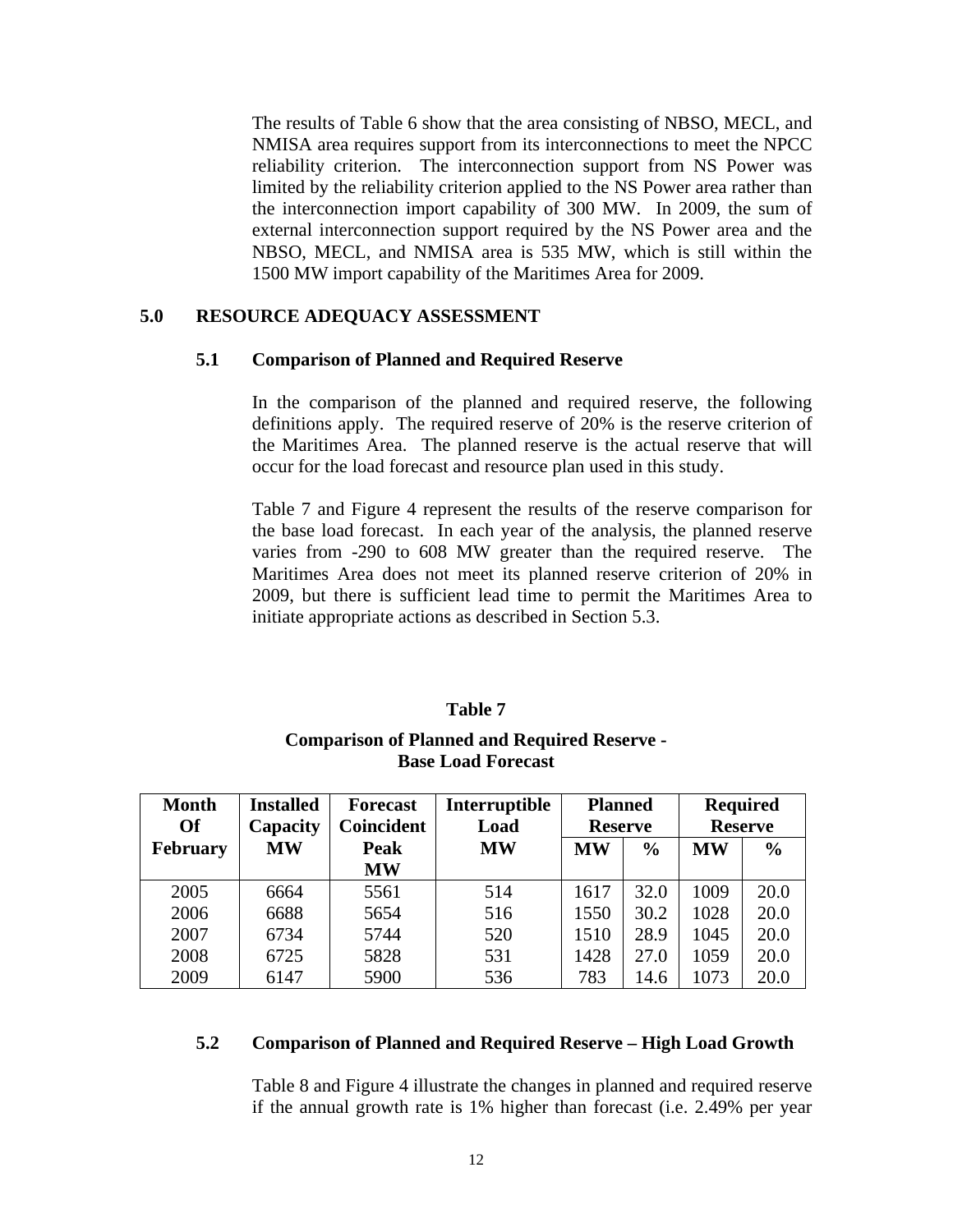versus 1.49% per year). The results show that the resource plan of the Maritimes Area is sufficient to maintain a reserve of 20% or greater through 2008, and a reserve of only 9.8% in 2009. This provides sufficient lead time to permit the Maritimes Area to initiate appropriate actions as described in the following section. The planned reserve varies annually from –573 to 608 MW greater than the required reserve.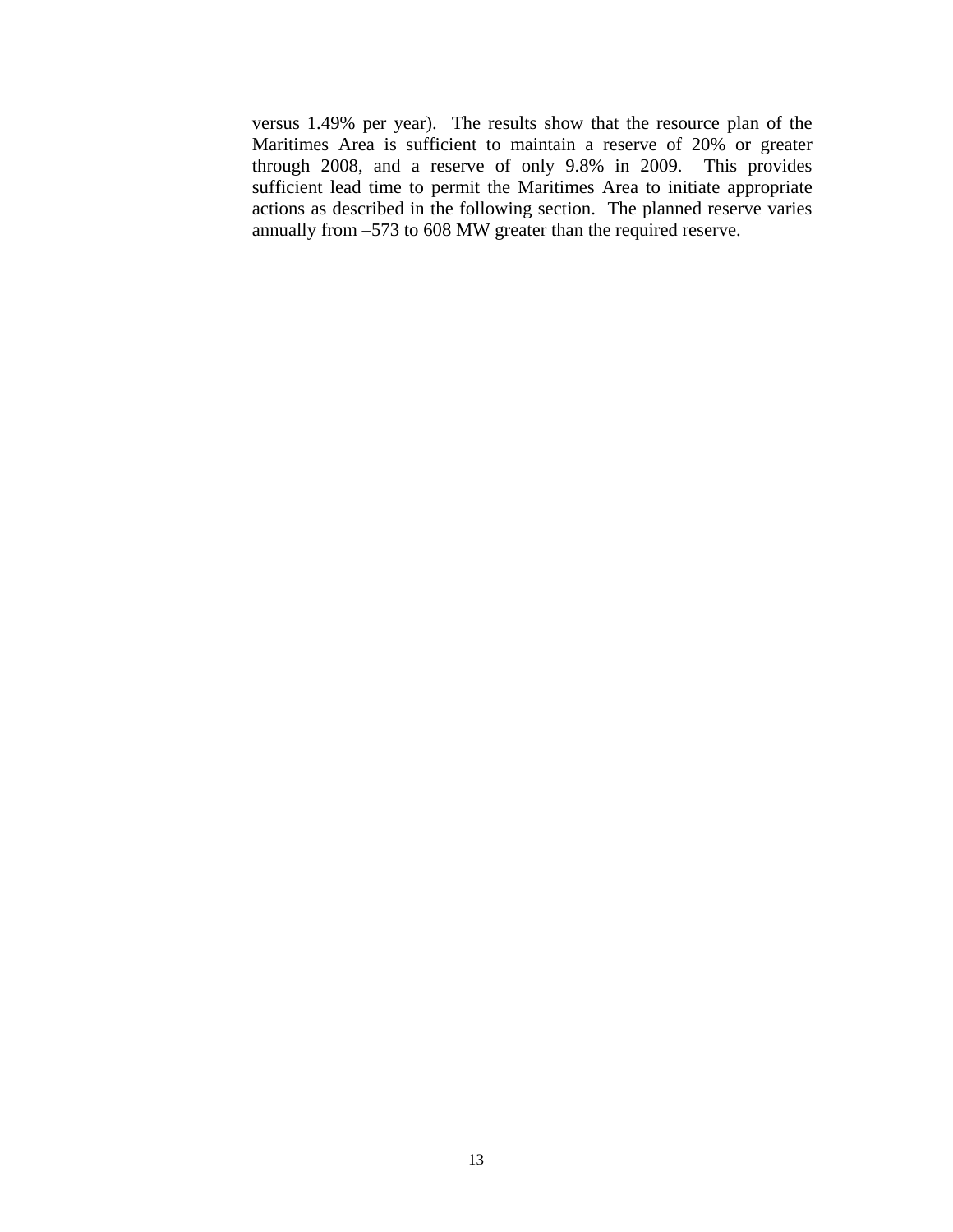## **Table 8**

| <b>Month</b><br><b>Of</b> | <b>Installed</b><br>Capacity | <b>Forecast</b><br><b>Coincident</b> | Interruptible<br>Load | <b>Planned</b><br><b>Reserve</b> |               | <b>Required</b><br><b>Reserve</b> |               |
|---------------------------|------------------------------|--------------------------------------|-----------------------|----------------------------------|---------------|-----------------------------------|---------------|
| February                  | <b>MW</b>                    | Peak<br><b>MW</b>                    | <b>MW</b>             | <b>MW</b>                        | $\frac{6}{6}$ | <b>MW</b>                         | $\frac{0}{0}$ |
| 2005                      | 6664                         | 5561                                 | 514                   | 1617                             | 32.0          | 1009                              | 20.0          |
| 2006                      | 6688                         | 5699                                 | 516                   | 1505                             | 29.0          | 1037                              | 20.0          |
| 2007                      | 6734                         | 5841                                 | 520                   | 1413                             | 26.5          | 1064                              | 20.0          |
| 2008                      | 6725                         | 5987                                 | 531                   | 1269                             | 23.3          | 1091                              | 20.0          |
| 2009                      | 6147                         | 6136                                 | 536                   | 547                              | 9.8           | 1120                              | 20.0          |

### **Comparison of Planned and Required Reserve - High Load Growth**

**Figure 4 Planned Versus Required Reserve** 

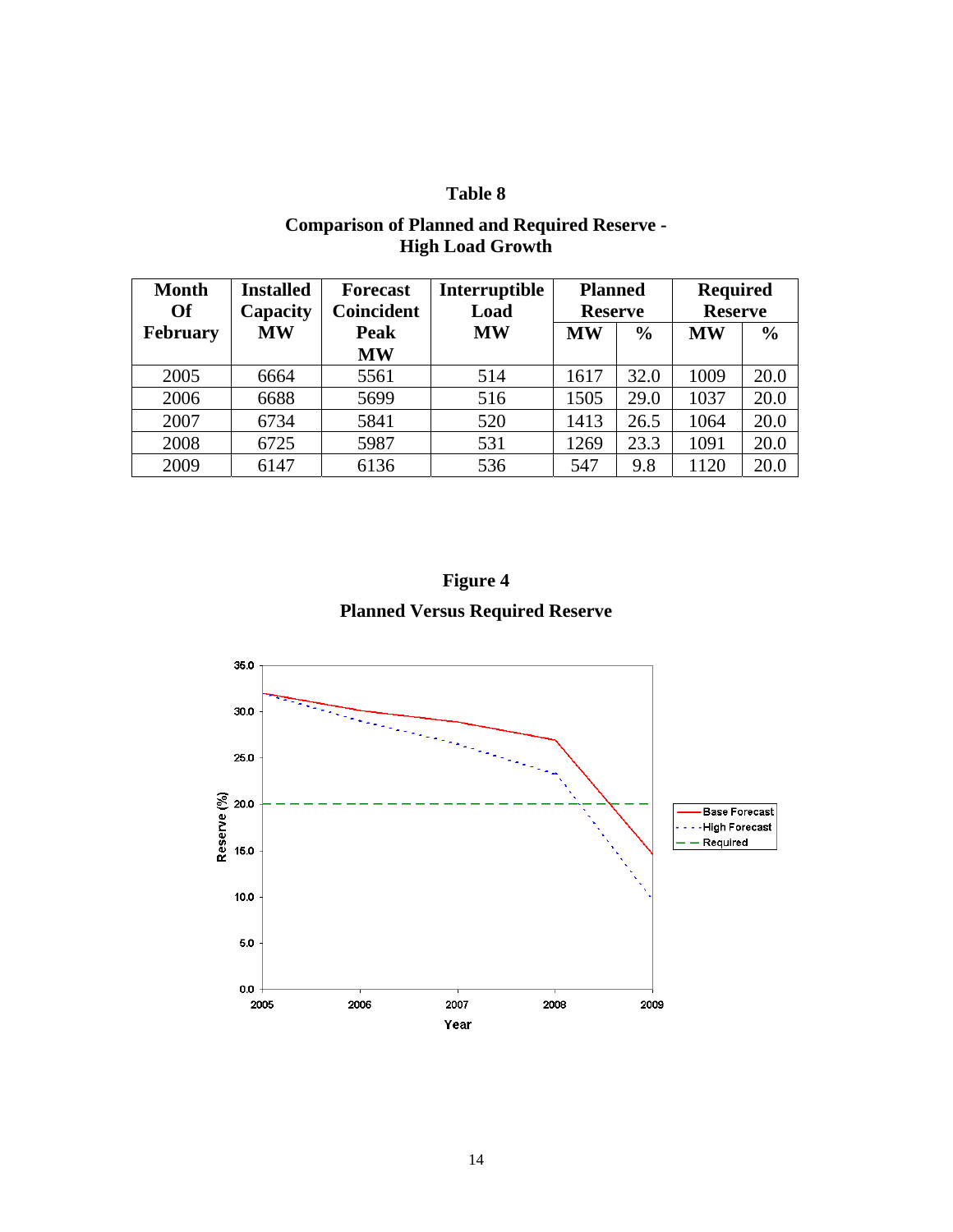### **5.3 Contingency Plans**

The Maritimes Area utilities forecast high and low load growth scenarios, and the impact of these forecasts on the utility generation scenarios are continually being evaluated in order to address load and resource uncertainties. In the event of a higher than expected growth in load, a number of options would be considered. These options include the purchases of capacity and/or energy, the advancement of base load generation additions, and the installation of combustion turbines.

### **6.0 PLANNED RESOURCE CAPACITY MIX**

### **6.1 Planned Resource Capacity Mix**

Table 9 and Figure 5 illustrate the planned resource capacity mix for the Maritimes Area. Appendix A, Section 1.2, Table A-2 presents a detailed list of all capacity resources for the Maritimes Area.

### **Table 9**

### **Planned Resource Capacity Mix**

| <b>Month</b>    | Hydro         | <b>Nuclear</b> | Coal          | Oil           | Gas           | Oil/          | Orimulsion /  | <b>Other</b> |
|-----------------|---------------|----------------|---------------|---------------|---------------|---------------|---------------|--------------|
| <b>Of</b>       | $\frac{6}{9}$ | $\frac{6}{9}$  | $\frac{0}{0}$ | $\frac{6}{6}$ | $\frac{6}{9}$ | Gas           | Oil           | $\%$         |
| <b>February</b> |               |                |               |               |               | $\frac{6}{9}$ | $\frac{6}{6}$ |              |
| 2005            | 20.1          | 8.9            | 26.4          | 26.4          | 6.8           | 4.9           | 4.5           | 2.0          |
| 2006            | 20.0          | 8.8            | 26.3          | 25.1          | 7.7           | 5.9           | 4.5           | 1.7          |
| 2007            | 19.9          | 8.6            | 26.1          | 24.9          | 8.4           | 5.9           | 4.5           | 1.7          |
| 2008            | 19.9          | 8.5            | 26.1          | 24.9          | 8.5           | 5.9           | 4.5           | 1.7          |
| 2009            | 21.8          | 0.0            | 28.6          | 27.2          | 9.3           | 6.4           | 4.9           | 1.9          |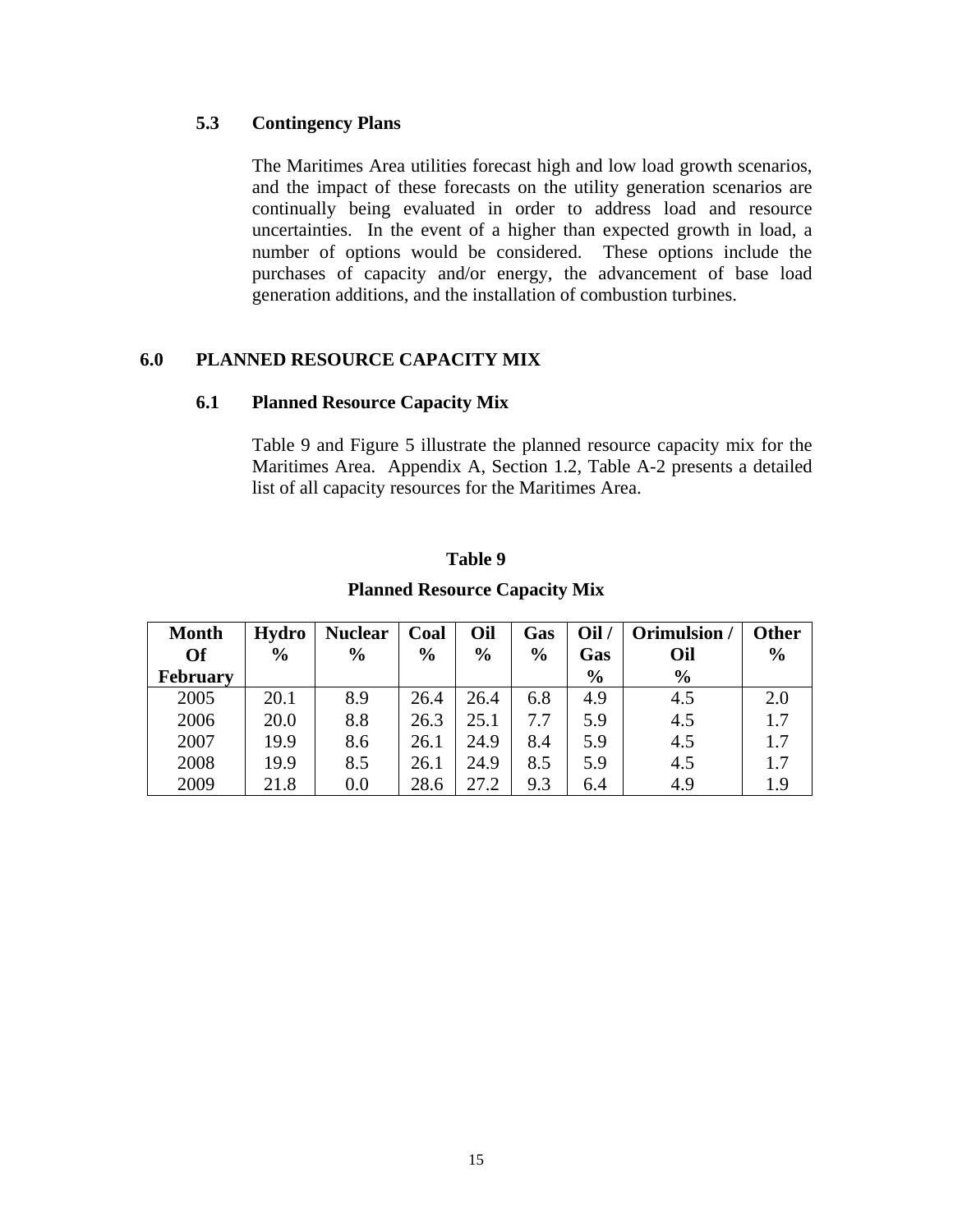**Figure 5 Planned Resource Capacity Mix** 

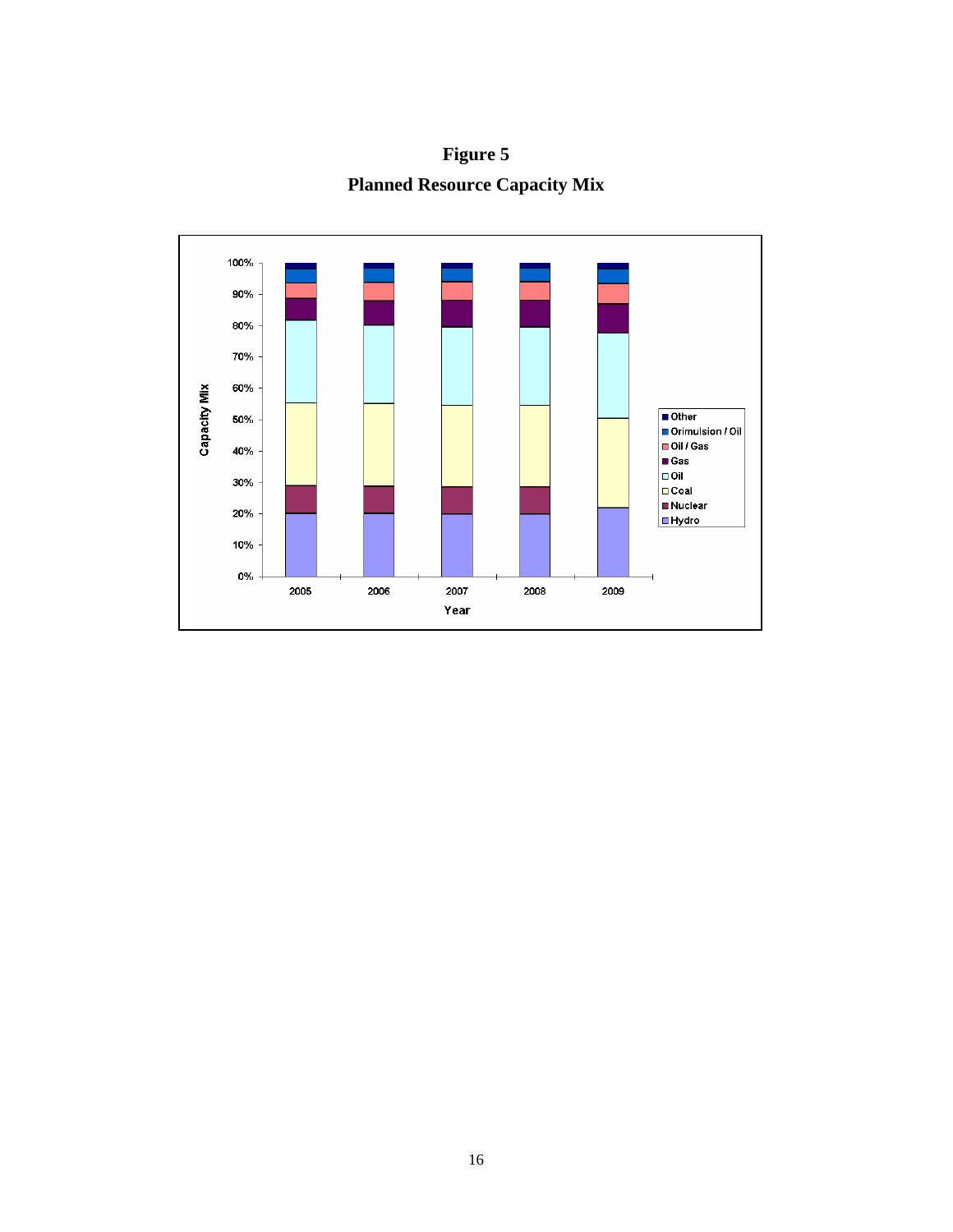### **6.2 Reliability Impact of Resource Diversification Strategy**

As can be seen from Table 9 and the associated Figure 5, the Maritimes Area has a diversified mix of resources such that there is not a high degree of reliance upon any one type or source of fuel. As a result of this level of fuel type and resource diversification, there are no adverse reliability impacts resulting from this resource capacity mix, nor are there any environmental restrictions.

This level of diversification has been achieved by conversion of existing resources to utilize a different fuel (Dalhousie 1 and 2 from oil and coal, respectively, to Orimulsion®) or an additional fuel (Tufts Cove 1, 2, &3 to natural gas while retaining oil-fired capability). Dalhousie also has the capability to use oil, and this was put into use in the early months of 2003 when Orimulsion® shipments from Venezuela were halted due to a general strike.

The Maritimes Area is continuing its policy of fuel diversification with the conversion of 3 oil-fired units at Coleson Cove to burn Orimulsion® (while retaining oil-fired capability), the proposed conversion of 4 light-oil fired units at Burnside to natural gas (while retaining light oil-fired capability on units 1 and 3), and the proposed life extension of the Point Lepreau nuclear unit (refurbishment targeted for April 2008).

The Maritimes Area continues to see an increase in wind energy projects. PEI currently has 16.6 MW of wind capacity. NS Power expects to have 30 MW of wind capacity by the end of 2004, and has launched a call for projects for an additional 60 MW. New Brunswick and Northern Maine are expected to have 19.8 MW and 50 MW of wind capacity, respectively, by the end of 2005. While it is recognized that current and future wind projects will contribute to the Maritimes Area's ability to meet the NPCC reliability criterion, wind generation has not been included in this review due to the difficulty in modeling an intermittent generation project with a specific capacity value and a forced outage rate, especially for upcoming projects for which production levels are not known. As such, it is recognized that the results of this Triennial Review are conservative because they do not recognize the contribution of current and future wind projects in the Maritimes Area towards meeting the NPCC reliability criterion.

The Maritimes Area is also going to have increased capacity purchase capability as a result of a second interconnection with New England. Construction work on this second interconnection is scheduled to begin in the third quarter of 2005, and the anticipated in-service date is Fall of 2006. This new interconnection will increase the firm import capability to the Maritimes from New England by 300 MW.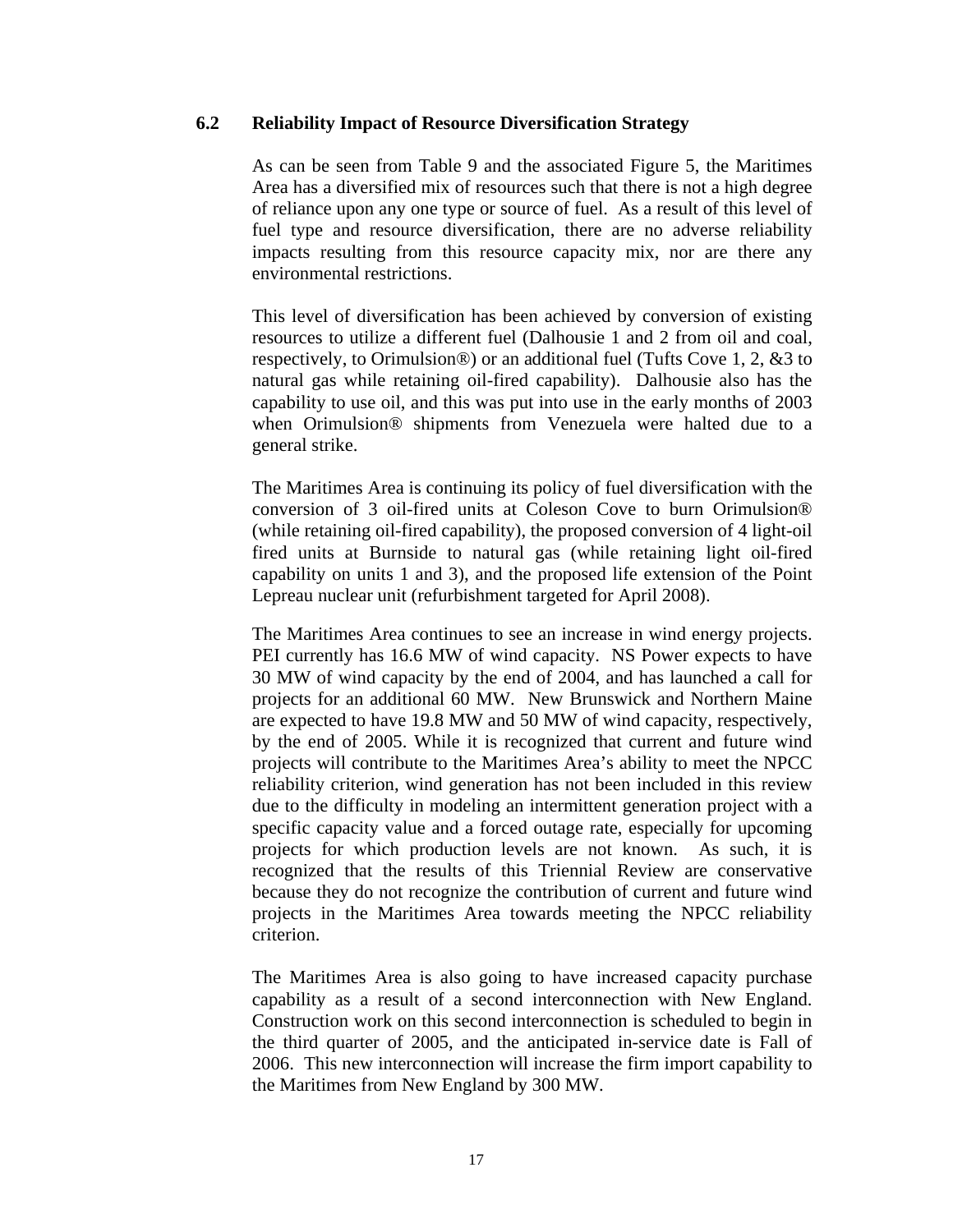**APPENDIX A** 

# **DESCRIPTION OF RESOURCE RELIABILITY MODEL**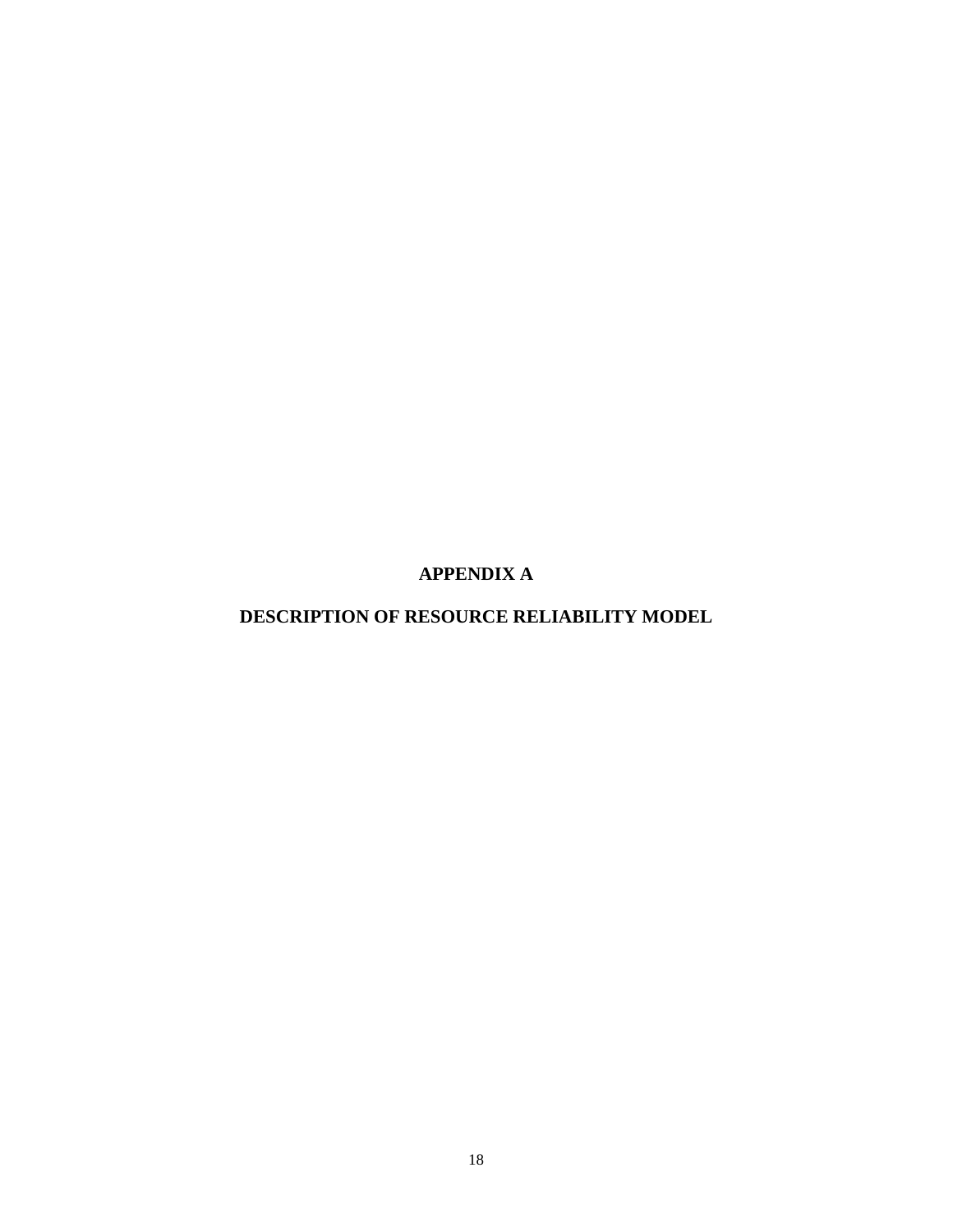#### **DESCRIPTION OF RESOURCE RELIABILITY MODEL**

#### **1.0 Load Model**

1.1 After reviewing historical hourly system load data of the Maritime utilities, it was determined that the 1999 system load data provided a typical Maritimes Area load shape. Demand and energy forecasts for 2005 to 2009 inclusive were prepared by each utility. The combined load forecast for the Maritimes Area is shown in Table A-1.

#### **Table A - 1**

#### **Maritimes Area Load Forecast**

|               | <b>COINCIDENT DEMAND</b> |      |      |      |            |                             |      |      |            |      |            |      |              |
|---------------|--------------------------|------|------|------|------------|-----------------------------|------|------|------------|------|------------|------|--------------|
|               | MW                       |      |      |      |            |                             |      |      |            |      |            |      |              |
| Year          | Jan                      | Feb  | Mar  | Apr  | May        | Jun                         | Jul  | Aug  | <b>Sep</b> | Oct  | <b>Nov</b> | Dec  | Peak         |
| 2005          | 5361                     | 5561 | 4853 | 4383 | 3958       | 3655                        | 3575 | 3584 | 3599       | 4187 | 4569       | 5139 | 5561         |
| 2006          | 5447                     | 5654 | 4927 | 4448 | 4024       | 3718                        | 3640 | 3652 | 3653       | 4248 | 4648       | 5226 | 5654         |
| 2007          | 5532                     | 5744 | 5002 | 4521 | 4090       | 3783                        | 3701 | 3714 | 3719       | 4324 | 4724       | 5318 | 5744         |
| 2008          | 5618                     | 5828 | 5098 | 4563 | 4134       | 3821                        | 3740 | 3752 | 3757       | 4369 | 4770       | 5365 | 5828         |
| 2009          | 5679                     | 5900 | 5121 | 4629 | 4198       | 3883                        | 3803 | 3818 | 3815       | 4430 | 4839       | 5442 | 5900         |
| <b>ENERGY</b> |                          |      |      |      |            |                             |      |      |            |      |            |      |              |
| GWh           |                          |      |      |      |            |                             |      |      |            |      |            |      |              |
| Year          | Jan                      | Feb  | Mar  | Apr  | <b>May</b> | Jun                         | Jul  | Aug  | <b>Sep</b> | Oct  | <b>Nov</b> | Dec  | <b>Total</b> |
| 2005          | 3139                     | 2855 | 2883 | 2512 | 2327       | 2144                        | 2174 | 2208 | 2180       | 2422 | 2611       | 3065 | 30520        |
| 2006          | 3196                     | 2903 | 2924 | 2553 | 2368       | 2184                        | 2215 | 2254 | 2214       | 2463 | 2657       | 3116 | 31047        |
| 2007          | 3245                     | 2948 | 2979 | 2596 | 2407       | 2223                        | 2252 | 2293 | 2253       | 2505 | 2702       | 3170 | 31573        |
| 2008          | 3296                     | 2992 | 3031 | 2609 | 2427       | 2240                        | 2272 | 2311 | 2273       | 2529 | 2722       | 3193 | 31895        |
| 2009          | 3321                     | 3018 | 2962 | 2651 | 2467       | 2280                        | 2314 | 2353 | 2309       | 2563 | 2762       | 3239 | 32239        |
|               |                          |      |      |      |            | <b>INTERRUPTIBLE DEMAND</b> |      |      |            |      |            |      |              |
| <b>MW</b>     |                          |      |      |      |            |                             |      |      |            |      |            |      |              |
| Year          | Jan                      | Feb  | Mar  | Apr  | <b>May</b> | Jun                         | Jul  | Aug  | <b>Sep</b> | Oct  | <b>Nov</b> | Dec  | On           |
|               |                          |      |      |      |            |                             |      |      |            |      |            |      | Peak         |
| 2005          | 488                      | 514  | 514  | 506  | 540        | 536                         | 547  | 552  | 520        | 551  | 525        | 535  | 514          |
| 2006          | 489                      | 516  | 515  | 505  | 540        | 538                         | 554  | 561  | 522        | 552  | 526        | 537  | 516          |
| 2007          | 494                      | 520  | 520  | 510  | 545        | 543                         | 558  | 566  | 527        | 557  | 538        | 549  | 520          |
| 2008          | 505                      | 531  | 531  | 519  | 554        | 552                         | 568  | 575  | 536        | 568  | 542        | 553  | 531          |
| 2009          | 510                      | 536  | 536  | 524  | 560        | 558                         | 573  | 581  | 541        | 574  | 548        | 559  | 536          |

Note: The forecast coincident demand is higher in February than January due to the impact of historical curtailments of interruptible customers in January. These historical curtailments are also reflected in the interruptible demand forecast, where January interruptible demand is shown to have the lowest value for each year.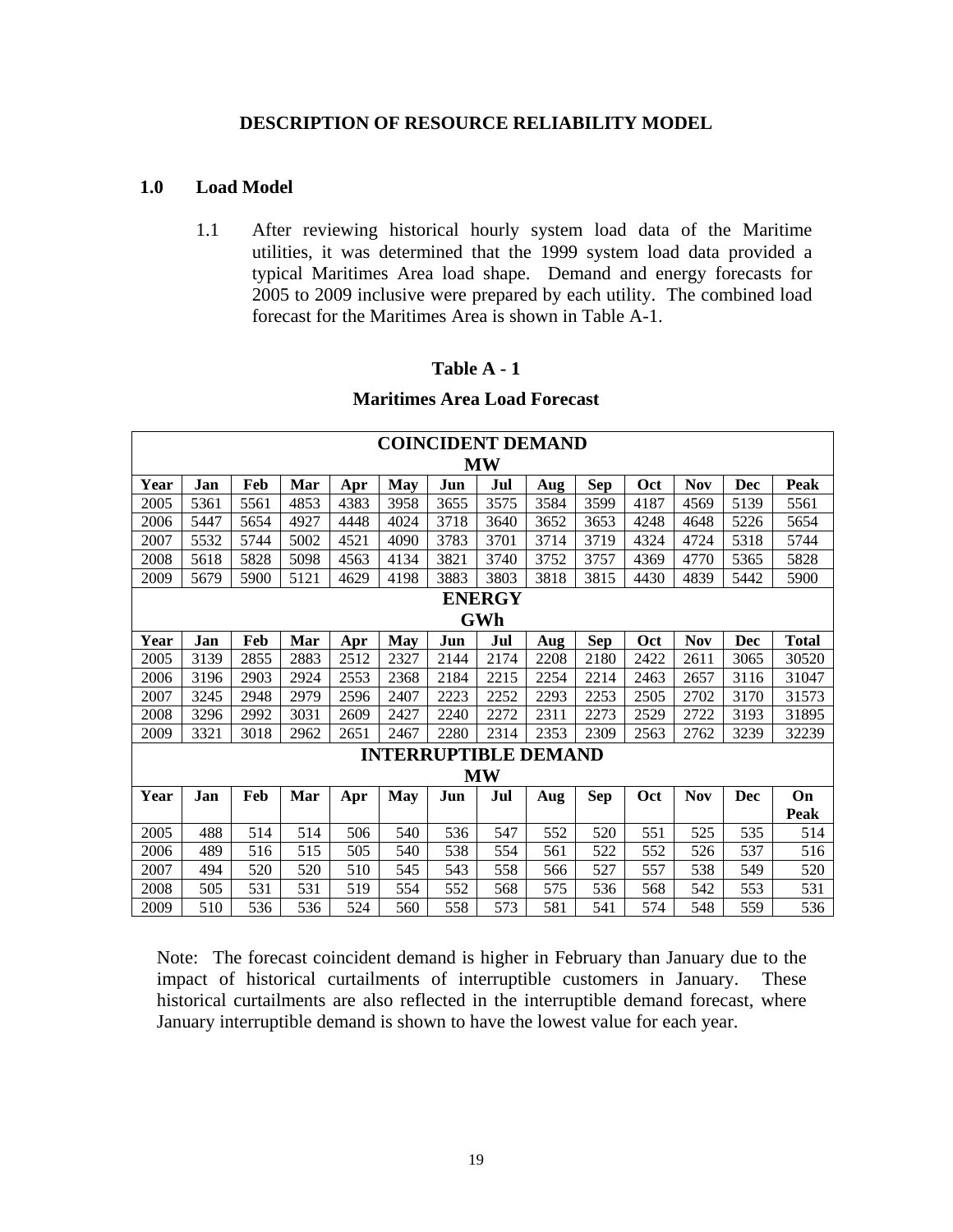Load forecast uncertainty (LFU) was considered in the analysis as described in Section 4.5

- 1.3 Some entities within the Maritimes Area supply a portion of their own electricity demand and energy requirements. These entities are interconnected within the Maritimes Area and are not members of the Area. Only that portion of electricity demand and energy projections that is supplied by the Maritimes Area utilities is included in the area forecast.
- 1.4 The load forecast in Table A-1 includes the impact of DSM and efficiency programs.

### **2.0 Resource Unit Representation**

Generating unit data for the four members of the Maritimes Area are presented in Table A-2. Table A-3 presents a summary of changes in resource data for the period 2005 - 2009 inclusive. The following sections document the tabulated data.

### **2.1 Unit Ratings**

### **2.1.1 Definition**

The generating unit capacity ratings represented in Table A-2 are the Demonstrated Maximum Net Capability (DMNC) winter ratings. These are evaluated periodically to establish each unit's sustained maximum net output over a two consecutive hour period.

### **2.1.2 Procedure for Verifying Ratings**

Ratings of NBSO units are reviewed annually by the Generation Efficiency Section of the NB Power Generation (Conventional) Plant Operations Engineering Division in conjunction with System Operations. Data obtained from unit testing and from the generation reliability system is used in conducting these reviews. The Thermal Production Department at NS Power review unit capability ratings on an as-needed basis. As unit conditions change the impact on unit capability is assessed and, if required, a 2-hour test with the unit at full load is performed.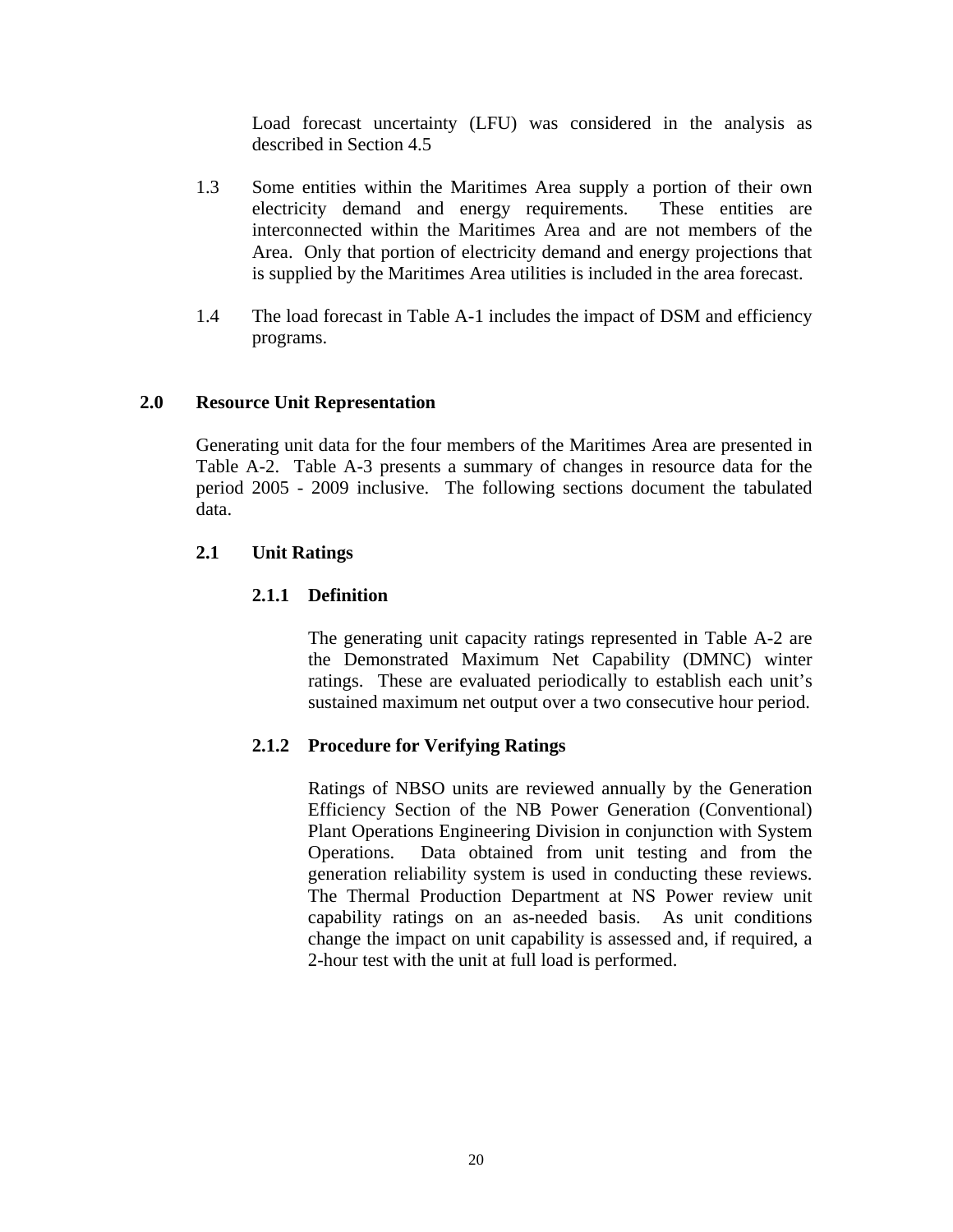### **Table A - 2**

### **Maritimes Area Resources**

| <b>NBSO Resources</b> |                                |                                        |                    |                                                 |  |  |
|-----------------------|--------------------------------|----------------------------------------|--------------------|-------------------------------------------------|--|--|
| Plant                 | Unit                           | <b>Type</b>                            | <b>Capacity MW</b> | <b>Notes</b>                                    |  |  |
| Point Lepreau         | 1                              | Nuclear<br>Diesel                      | 594<br>5           | Planned 18-month Refurbishment in April 2008    |  |  |
| Belledune             | $\overline{c}$                 | Coal                                   | 458                |                                                 |  |  |
| Courtenay Bay         | $\overline{4}$                 | Oil                                    | 98                 |                                                 |  |  |
| Coleson Cove          | $\mathbf{1}$                   | Oil<br>Oil                             | 326<br>326         |                                                 |  |  |
|                       | $\sqrt{2}$<br>3                | Oil                                    | 326                |                                                 |  |  |
| Dalhousie             | $\mathbf{1}$<br>$\overline{2}$ | Orimulsion® / Oil<br>Orimulsion® / Oil | 97<br>203          |                                                 |  |  |
| <b>Bayside</b>        | 6                              | Natural Gas                            | 263                | Capacity includes Combined Cycle Operation      |  |  |
| <b>Grand Lake</b>     | $8\,$                          | Coal                                   | 57                 |                                                 |  |  |
| <b>Grand Manan</b>    | 3                              | Diesel                                 | $28\,$             |                                                 |  |  |
| Millbank              | $\mathbf{1}$                   | Diesel                                 | 100                |                                                 |  |  |
|                       | $\sqrt{2}$                     | Diesel                                 | 100                |                                                 |  |  |
|                       | $\overline{3}$                 | Diesel                                 | see note           | Modeled as Tied to Sale Contract Until Nov 2011 |  |  |
|                       | $\overline{4}$                 | Diesel                                 | see note           | Modeled as Tied to Sale Contract Until Nov 2011 |  |  |
| <b>Ste Rose</b>       | $\mathbf{1}$                   | Diesel                                 | 100                |                                                 |  |  |
| <b>IOL</b> Cogen      |                                | Natural Gas                            | 90                 |                                                 |  |  |
| <b>NUG Purchases</b>  |                                | <b>Biomass</b>                         | 49                 |                                                 |  |  |
| Mactaquac             | $\mathbf{1}$                   | Hydro                                  | 110                |                                                 |  |  |
|                       | $\overline{c}$                 | Hydro                                  | 110                |                                                 |  |  |
|                       | $\overline{\mathbf{3}}$        | Hydro                                  | 110                |                                                 |  |  |
|                       | $\overline{4}$                 | Hydro                                  | 116                |                                                 |  |  |
|                       | 5                              | Hydro                                  | 113                |                                                 |  |  |
|                       | $6\,$                          | Hydro                                  | 113                |                                                 |  |  |
|                       |                                |                                        |                    |                                                 |  |  |
| Beechwood             | $\mathbf{1}$                   | Hydro                                  | 36                 |                                                 |  |  |
|                       | $\boldsymbol{2}$               | Hydro                                  | 36                 |                                                 |  |  |
|                       | 3                              | Hydro                                  | 41                 |                                                 |  |  |
| <b>Grand Falls</b>    | $\mathbf{1}$                   | Hydro                                  | 16                 |                                                 |  |  |
|                       |                                | Hydro                                  | 16                 |                                                 |  |  |
|                       | $\boldsymbol{2}$<br>3          |                                        | 16                 |                                                 |  |  |
|                       | $\overline{4}$                 | Hydro<br>Hydro                         |                    |                                                 |  |  |
|                       |                                |                                        | 16                 |                                                 |  |  |
| Tobique               | $\mathbf{1}$                   | Hydro                                  | $10\,$             |                                                 |  |  |
|                       | $\overline{c}$                 | Hydro                                  | 10                 |                                                 |  |  |
| Sisson                | $\mathbf{1}$                   | Hydro                                  | 9                  |                                                 |  |  |
| Milltown              | $\mathbf{1}$                   | Hydro                                  | $\overline{4}$     |                                                 |  |  |
| <b>TOTAL CAPACITY</b> |                                |                                        | 4102               | Total Capacity as of January 2005               |  |  |
|                       |                                |                                        |                    |                                                 |  |  |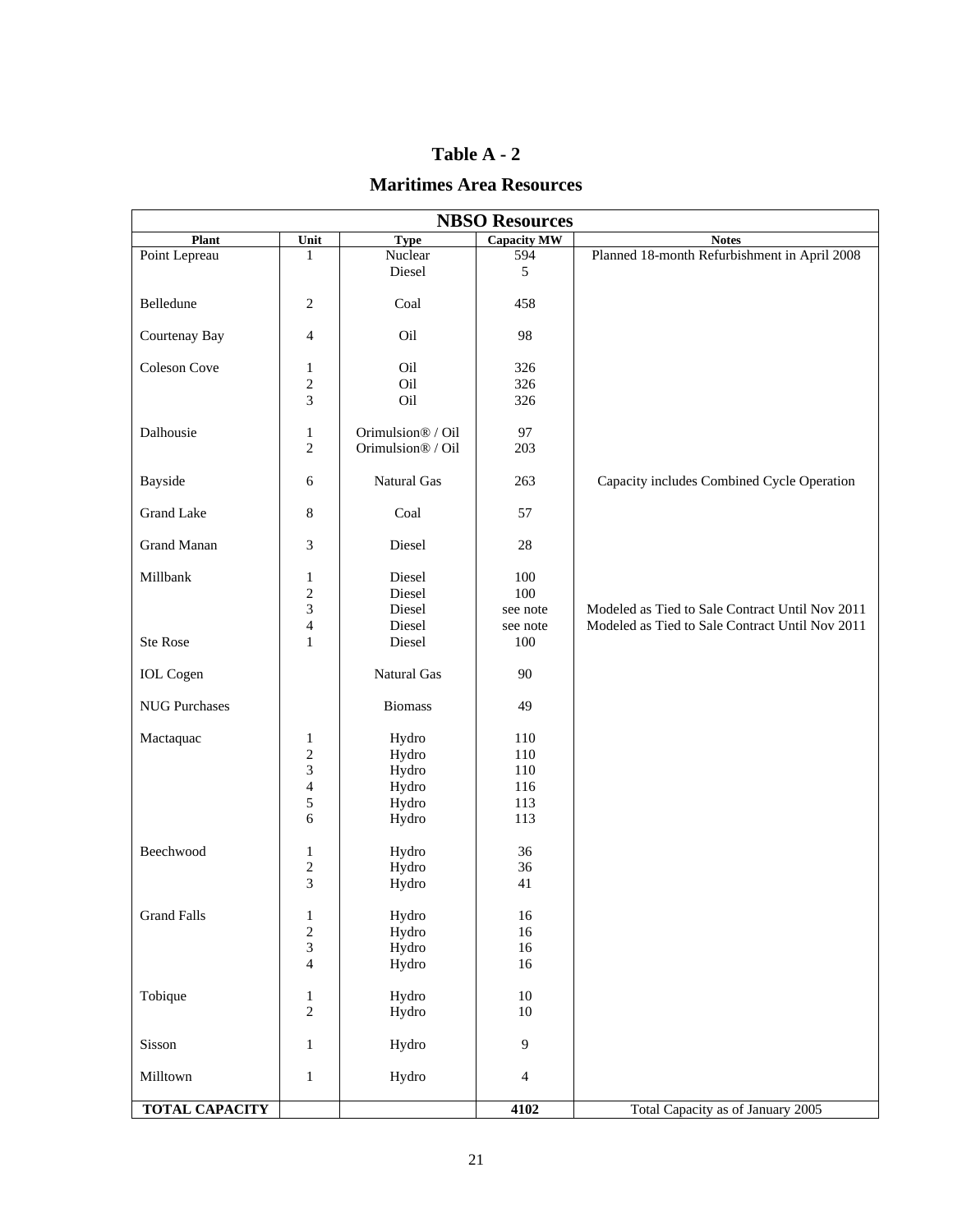| <b>NS Power Resources</b> |                             |                    |                |                                                          |  |  |
|---------------------------|-----------------------------|--------------------|----------------|----------------------------------------------------------|--|--|
| Plant                     | Unit                        | <b>Type</b>        | Capacity (MW)  | <b>Notes</b>                                             |  |  |
| <b>Tufts Cove</b>         | 1                           | Gas/Oil            | 81<br>95       |                                                          |  |  |
|                           | $\sqrt{2}$<br>3             | Gas/Oil<br>Gas/Oil | 153            |                                                          |  |  |
|                           | $\overline{\mathbf{4}}$     | Natural Gas        | 49             | Summer Capacity = $47$ MW                                |  |  |
|                           | 5                           | <b>Natural Gas</b> | 49             | Summer capacity = $47$ MW                                |  |  |
| Lingan                    | 1                           | Coal               | 153            | Summer Capacity = 145 MW                                 |  |  |
|                           | $\mathfrak{2}$              | Coal               | 153            | Summer Capacity = 145 MW                                 |  |  |
|                           | 3                           | Coal               | 155            | Summer Capacity = $145$ MW                               |  |  |
|                           | $\overline{\mathbf{4}}$     | Coal               | 155            | Summer Capacity = $145$ MW                               |  |  |
| Pt. Tupper                | $\boldsymbol{2}$            | Coal               | 150            | Summer Capacity = $148$ MW                               |  |  |
|                           |                             |                    |                |                                                          |  |  |
| Trenton                   | 5<br>6                      | Coal<br>Coal       | 150<br>157     | Summer Capacity = 135 MW<br>Summer Capacity = 155 MW     |  |  |
|                           |                             |                    |                |                                                          |  |  |
| Pt. Aconi                 | $\mathbf{1}$                | Coal               | 168            |                                                          |  |  |
| Burnside                  | $\mathbf{1}$                | Lt Oil             | 33             | Proposed converion to Natural Gas in 2006 for all units, |  |  |
|                           | $\mathfrak{2}$              | Lt Oil             | 33             | while retaining Lt. Oil capability on Units 1 and 3.     |  |  |
|                           | $\ensuremath{\mathfrak{Z}}$ | Lt Oil             | 33             | Summer Capacity = $25$ MW for all units                  |  |  |
|                           | $\overline{4}$              | Lt Oil             | 33             |                                                          |  |  |
| Victoria Junction         | $\mathbf{1}$                | Lt. Oil            | 33             | Summer Capacity = $25$ MW                                |  |  |
|                           | $\overline{c}$              | Lt. Oil            | 33             | Summer Capacity = $25$ MW                                |  |  |
| Tusket                    |                             |                    | 24             |                                                          |  |  |
|                           | $\mathbf{1}$                | Lt. Oil            |                | Summer Capacity = $21$ MW                                |  |  |
| <b>Wreck Cove</b>         | $\mathbf{1}$                | Hydro              | 115            |                                                          |  |  |
|                           | $\overline{c}$              | Hydro              | 115            |                                                          |  |  |
| Annapolis                 |                             | Hydro              | $\overline{4}$ |                                                          |  |  |
|                           |                             |                    |                |                                                          |  |  |
| Avon                      |                             | Hydro              | $\tau$         |                                                          |  |  |
| <b>Black River</b>        |                             | Hydro              | 22             |                                                          |  |  |
|                           |                             |                    |                |                                                          |  |  |
| Nictuax                   |                             | Hydro              | $\tau$         |                                                          |  |  |
| Lequille                  |                             | Hydro              | 11             |                                                          |  |  |
|                           |                             |                    |                |                                                          |  |  |
| Paradise                  |                             | Hydro              | 5              |                                                          |  |  |
| Mersey                    |                             | Hydro              | 42             |                                                          |  |  |
|                           |                             |                    |                |                                                          |  |  |
| Sissiboo                  |                             | Hydro              | 24             |                                                          |  |  |
| <b>Bear River</b>         |                             | Hydro              | 13             |                                                          |  |  |
|                           |                             |                    |                |                                                          |  |  |
| Tusket                    |                             | Hydro              | $\sqrt{2}$     |                                                          |  |  |
| Roseway                   |                             | Hydro              | $\sqrt{2}$     |                                                          |  |  |
|                           |                             |                    |                |                                                          |  |  |
| St. Margrets              |                             | Hydro              | $11\,$         |                                                          |  |  |
| Sheet Harbour             |                             | Hydro              | $11\,$         |                                                          |  |  |
|                           |                             |                    |                |                                                          |  |  |
| Dickie Brook              |                             | Hydro              | $\overline{4}$ |                                                          |  |  |
| Fall River                |                             | Hydro              | $\mathbf{1}$   |                                                          |  |  |
|                           |                             |                    |                |                                                          |  |  |
| $_{\rm IPP}$              | All                         | NUG                | 25             |                                                          |  |  |
| <b>TOTAL CAPACITY</b>     |                             |                    | 2311           | Total Capacity as of January 2005                        |  |  |

| Table A – 2 | <b>Maritimes Area Resources (cont'd)</b> |  |  |
|-------------|------------------------------------------|--|--|
|-------------|------------------------------------------|--|--|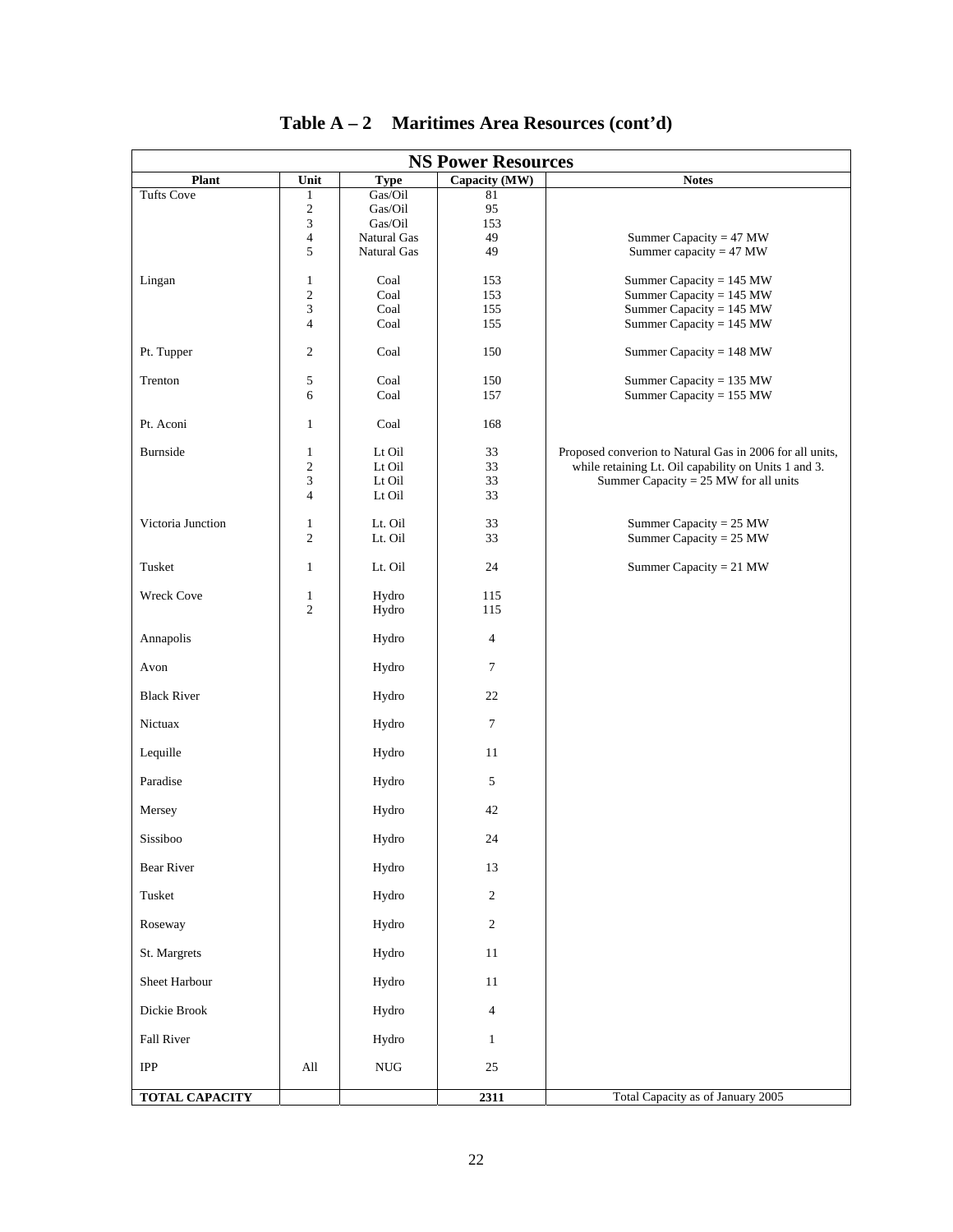| <b>MECL Resources</b> |                |             |                       |                                   |  |  |
|-----------------------|----------------|-------------|-----------------------|-----------------------------------|--|--|
| <b>Plant</b>          | Unit           | <b>Type</b> | Capacity<br><b>MW</b> | <b>Notes</b>                      |  |  |
| Charlottetown         | 6              | Oil         | 5                     |                                   |  |  |
|                       | 7              | Oil         | 7                     |                                   |  |  |
|                       | 8              | Oil         | 10                    |                                   |  |  |
|                       | 9              | Oil         | 19                    |                                   |  |  |
|                       | 10             | Oil         | 19                    |                                   |  |  |
| <b>Borden</b>         | 1              | Diesel      | 15                    |                                   |  |  |
|                       | $\overline{2}$ | Diesel      | 25                    |                                   |  |  |
| Summerside Diesel     |                | Diesel      | 10                    | Owned by the city of Summerside   |  |  |
| <b>TOTAL CAPACITY</b> |                |             | 110                   | Total Capacity as of January 2005 |  |  |

| Table $A - 2$ Maritimes Area Resources (cont'd) |  |  |  |  |  |
|-------------------------------------------------|--|--|--|--|--|
|-------------------------------------------------|--|--|--|--|--|

Note: MECL Resources include a 20 MW ownership in the Dalhousie Plant and a 30 MW participation in Point Lepreau. These units are NBSO units and are shown in the NBSO resources.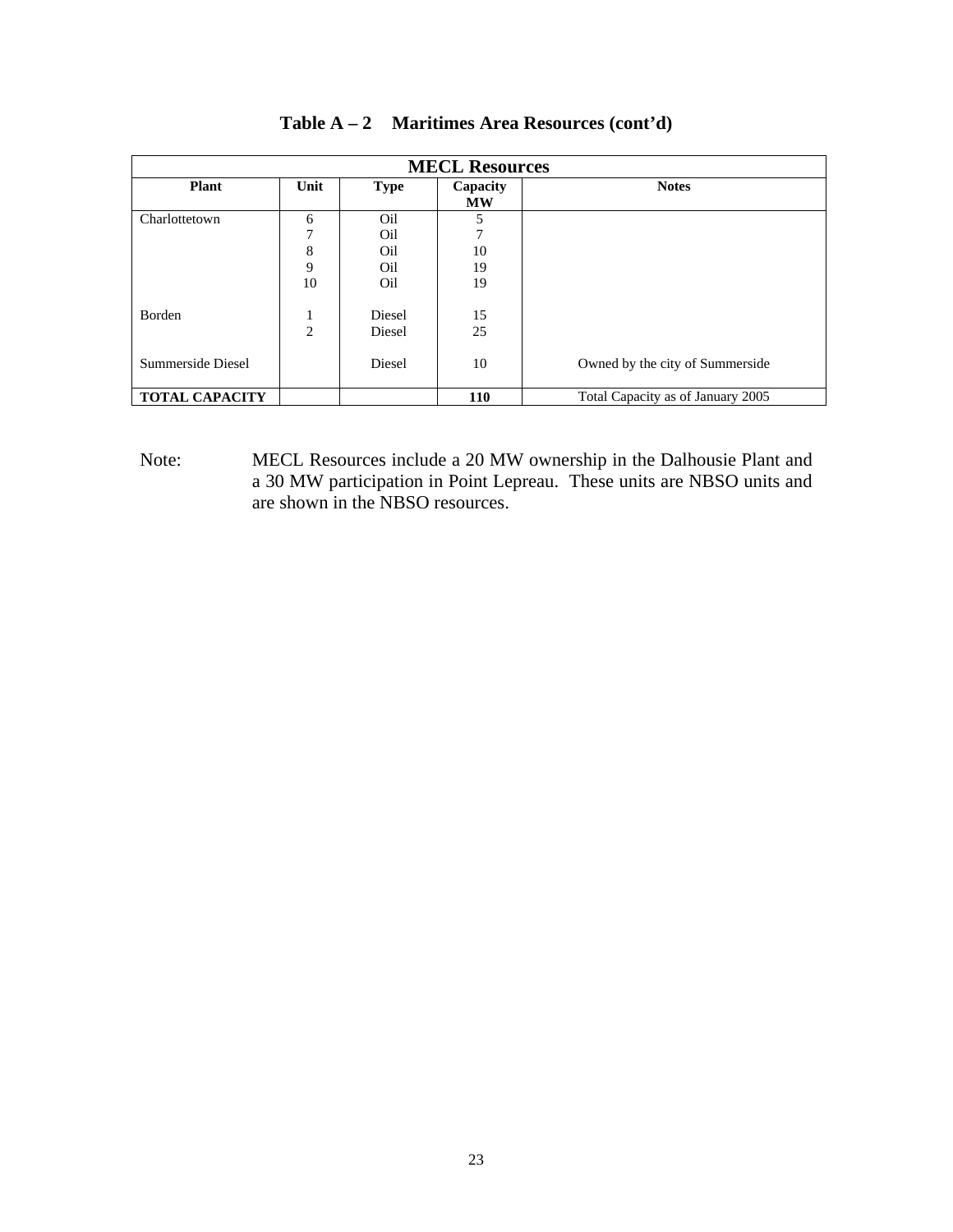| <b>NMISA Resources</b>      |      |                 |                       |                                     |  |  |
|-----------------------------|------|-----------------|-----------------------|-------------------------------------|--|--|
| <b>Plant</b>                | Unit | <b>Type</b>     | Capacity<br><b>MW</b> | <b>Notes</b>                        |  |  |
| Tinker                      |      | Hydro<br>Diesel | 35<br>1               |                                     |  |  |
| Caribou                     |      | Diesel<br>Hydro | 7<br>$\mathbf{1}$     |                                     |  |  |
| <b>Wheelabrator Sherman</b> |      | Wood            | 19                    | Planned retirement in December 2006 |  |  |
| Boralex $-$ Ashland (FF)    |      | Wood            | 30                    |                                     |  |  |
| Boralex – Ashland (AEI)     |      | Wood            | 37                    | In-service January 2005             |  |  |
| Squa Pan                    |      | Hydro           | 1                     |                                     |  |  |
| Flo's Inn                   |      | Diesel          | $\overline{4}$        |                                     |  |  |
| Loring                      |      | Diesel          | 6                     |                                     |  |  |
| <b>TOTAL CAPACITY</b>       |      |                 | 141                   | Total Capacity as of January 2005   |  |  |

**Table A – 2 Maritimes Area Resources (cont'd)** 

### **Table A - 3**

# **Summary of Changes in Capacity**

| Year | <b>January</b><br>Capacity<br><b>MW</b> | <b>December</b><br>Capacity<br><b>MW</b> | Capacity<br><b>Change</b><br><b>MW</b> | <b>Explanation</b>                                                   |
|------|-----------------------------------------|------------------------------------------|----------------------------------------|----------------------------------------------------------------------|
| 2005 | 6664                                    | 6688                                     | $+24$                                  | Charlottetown Diesel (+49), Wheelabrator retired (-19) Point Lepreau |
|      |                                         |                                          |                                        | derated $(-6)$                                                       |
| 2006 | 6688                                    | 6734                                     | $+46$                                  | Tuft's Cove $6 (+52)$ , Point Lepreau derated $(-6)$                 |
| 2007 | 6734                                    | 6725                                     | -9                                     | Point Lepreau derated (-9)                                           |
| 2008 | 6725                                    | 6147                                     | $-578$                                 | Point Lepreau Refurbishment begins April 2008 (-578)                 |
| 2009 | 6147                                    | 6782                                     | $+635$                                 | Point Lepreau Refurbishment ends October 2009 (+635)                 |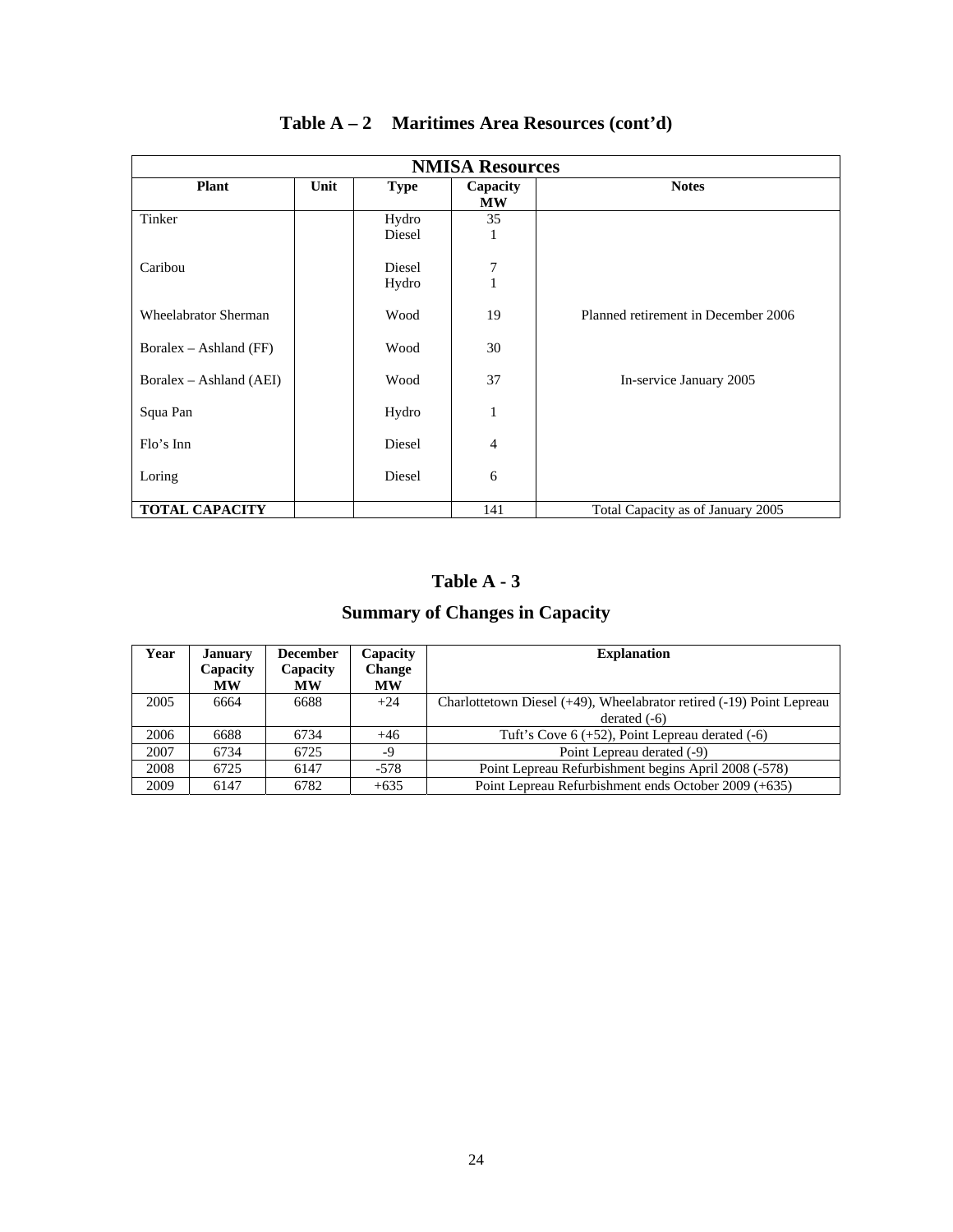### **2.2 Unit Unavailability Factors**

### **2.2.1 Types of Unavailability Factors Represented**

The types of unavailability factors represented in this reliability assessment are forced outages and planned outages. Forced outages include unplanned maintenance outages, deferrable forced outages, starting failure outages and unit deration adjustments. All except planned outages are included in the Forced Outage Rates (FORs) presented in Table A-4. Planned outages are scheduled manually for the reliability program based upon projected maintenance schedules.

### **2.2.2 Source of Unavailability Factors**

Forced Outage Rates for existing units are based on actual outage data as well as on data of similar sized units as compiled by the Canadian Electricity Association (CEA).

FORs for new units are based upon the utilities' experience with similar units in conjunction with averages compiled by the Canadian Electricity Association (CEA).

### **2.2.3 Maturity Considerations**

Immature FORs were not used in this evaluation.

### **2.2.4 Tabulation of Typical Unavailability Factors**

The ranges of typical FORs used in the assessment are tabulated in Table A-4. These values are consistent with those used in the business plans of the Maritimes Area utilities and reflect the results of maintenance and operational strategies.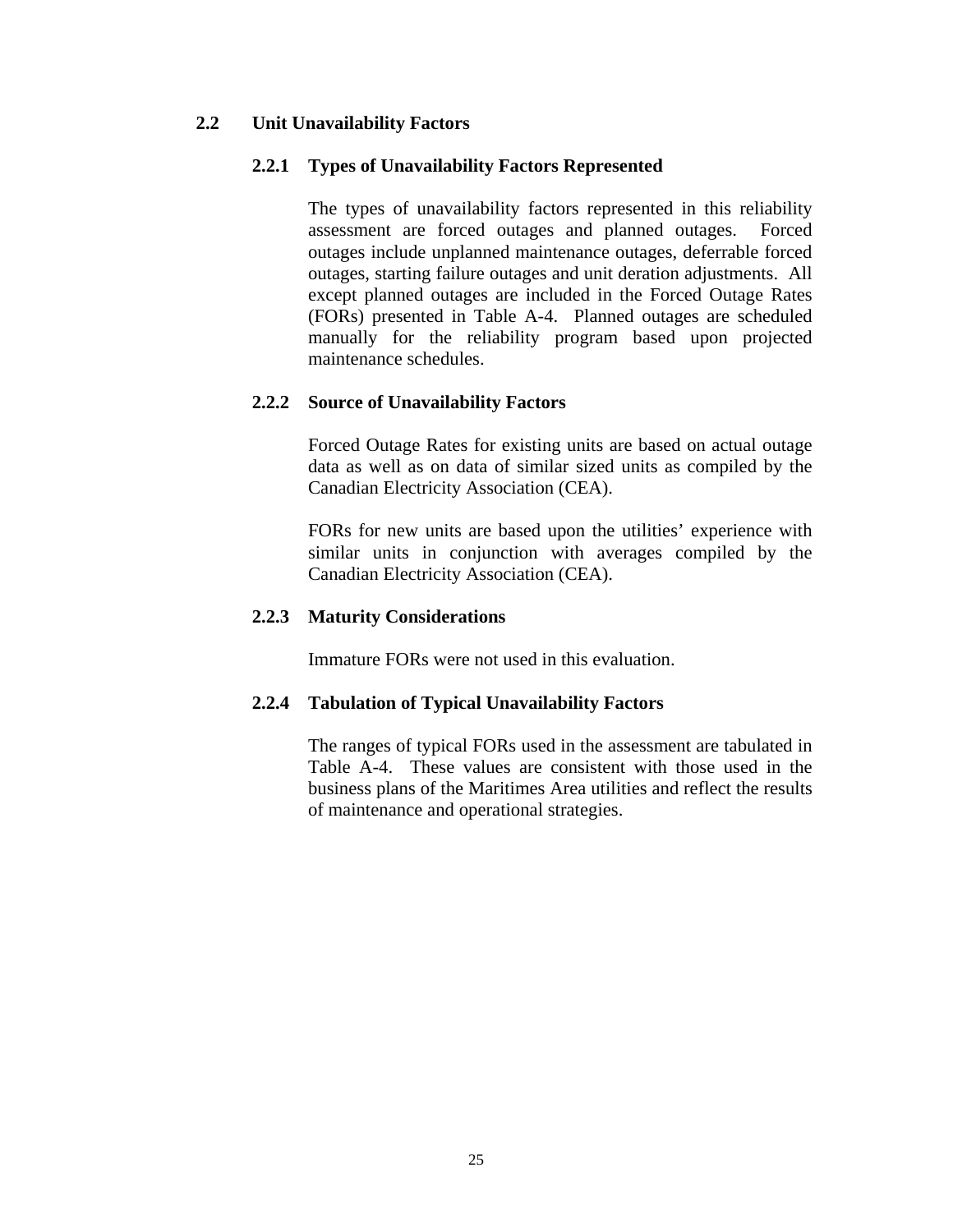### **Table A - 4**

### **Maritimes Area Typical Forced Outage Rates**

| <b>Unit Type</b>             | <b>Forced Outage Rate</b><br>$\frac{6}{6}$ |
|------------------------------|--------------------------------------------|
| Hydro                        | $1 - 8$                                    |
| Nuclear                      | 5                                          |
| Coal                         | $2 - 8$                                    |
| Oil                          | $5 - 10$                                   |
| Natural Gas (Combined Cycle) | $3 - 10$                                   |
| Oil / Gas                    | $2 - 10$                                   |
| Orimulsion® / Oil            | 8                                          |
| Other                        | $3 - 5$                                    |

### **2.3 Purchase and Sale Representation**

Purchases and sales are represented as an adjustment to the capacity or load as appropriate.

### **2.4 Retirements**

Retirements were considered by removing the units from the model at their retirement date.

#### **3.0 Representation of Interconnected Systems**

Interconnections were not explicitly modeled. The approach used in this evaluation was to determine the level of interconnection assistance required in order for the Maritimes Area to meet the NPCC criterion.

### **4.0 Modeling of Limited Energy Sources**

Under normal operating conditions, the hydro system is operated considerably below its DMNC rating due to economics. However, if required to maintain customer load, it would be operating at full capacity by utilizing the headponds and other existing storage reservoirs. This is one of the options documented in the Emergency Operating Procedures (Section 2.2). Therefore, in the evaluation, hydro units are considered available for all hours during which the unit is not on forced outage or maintenance.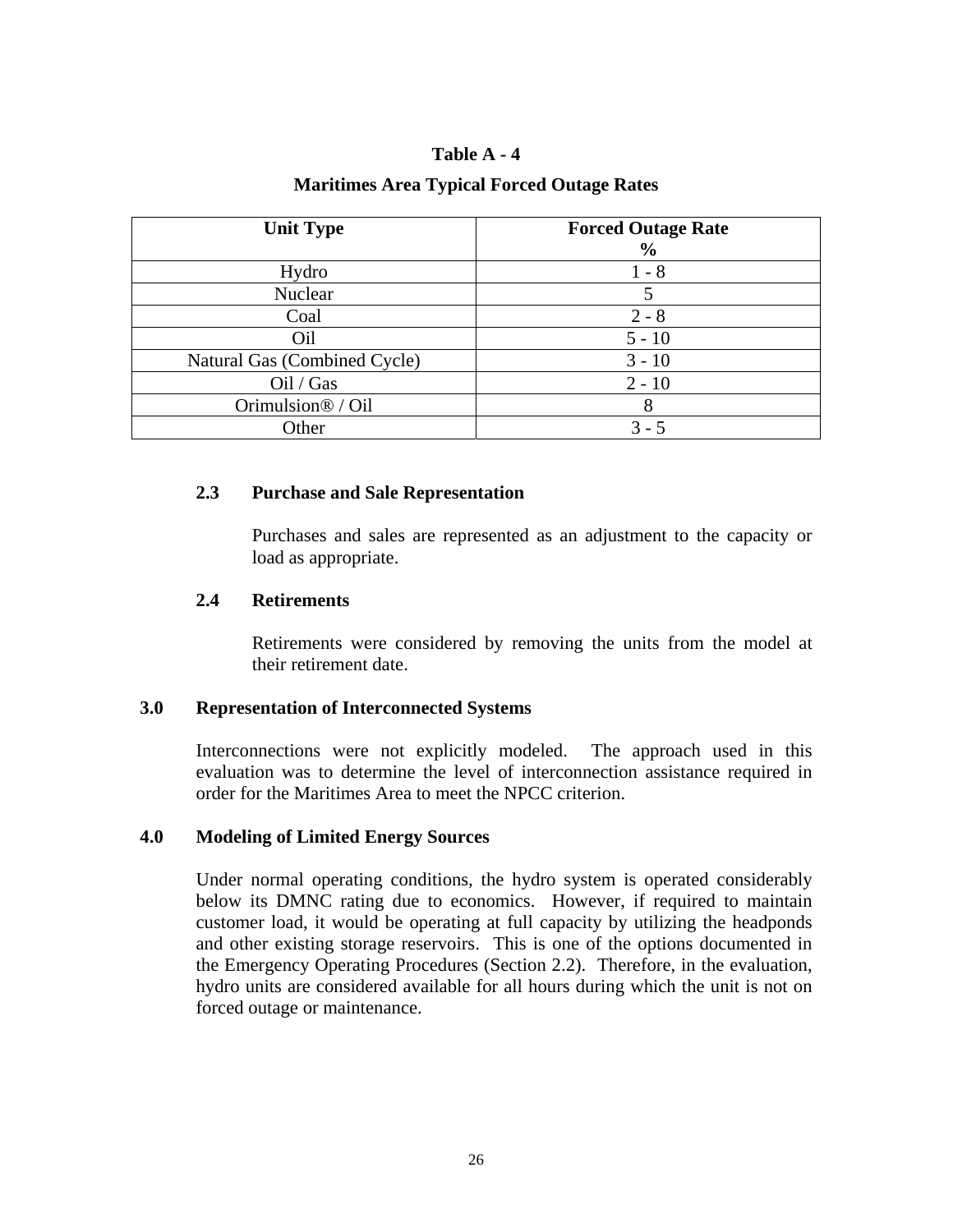### **5.0 Modeling of Demand Side Management**

The expected monthly demand and energy reduction due to Demand Side Management programs for each utility is included in their respective forecasts and in the combined Maritimes Area forecast in Table A-1.

### **6.0 Modeling of Non-Utility Generation**

NBSO and NS Power each aggregate small non-utility generating capacity into a single unit with operating characteristics and FORs equivalent to other Maritimes Area units of similar size. These are tabulated in Table A-2 and are identified by type NUG. The Bayside 6 unit is modeled separately because its size is comparable to the larger units on the system.

### **7.0 Other Assumptions**

Internal transmission limitations were not modeled. The results of isolated pool modeling for the NPCC Summer 2004 Multi-Area Probabilistic Reliability Assessment have shown that the ability of the Maritimes Area to meet the NPCC resource adequacy criterion is not affected by any internal transmission limitations.

The study assumed that there would be no unit slippages or unit deratings due to environmental constraints.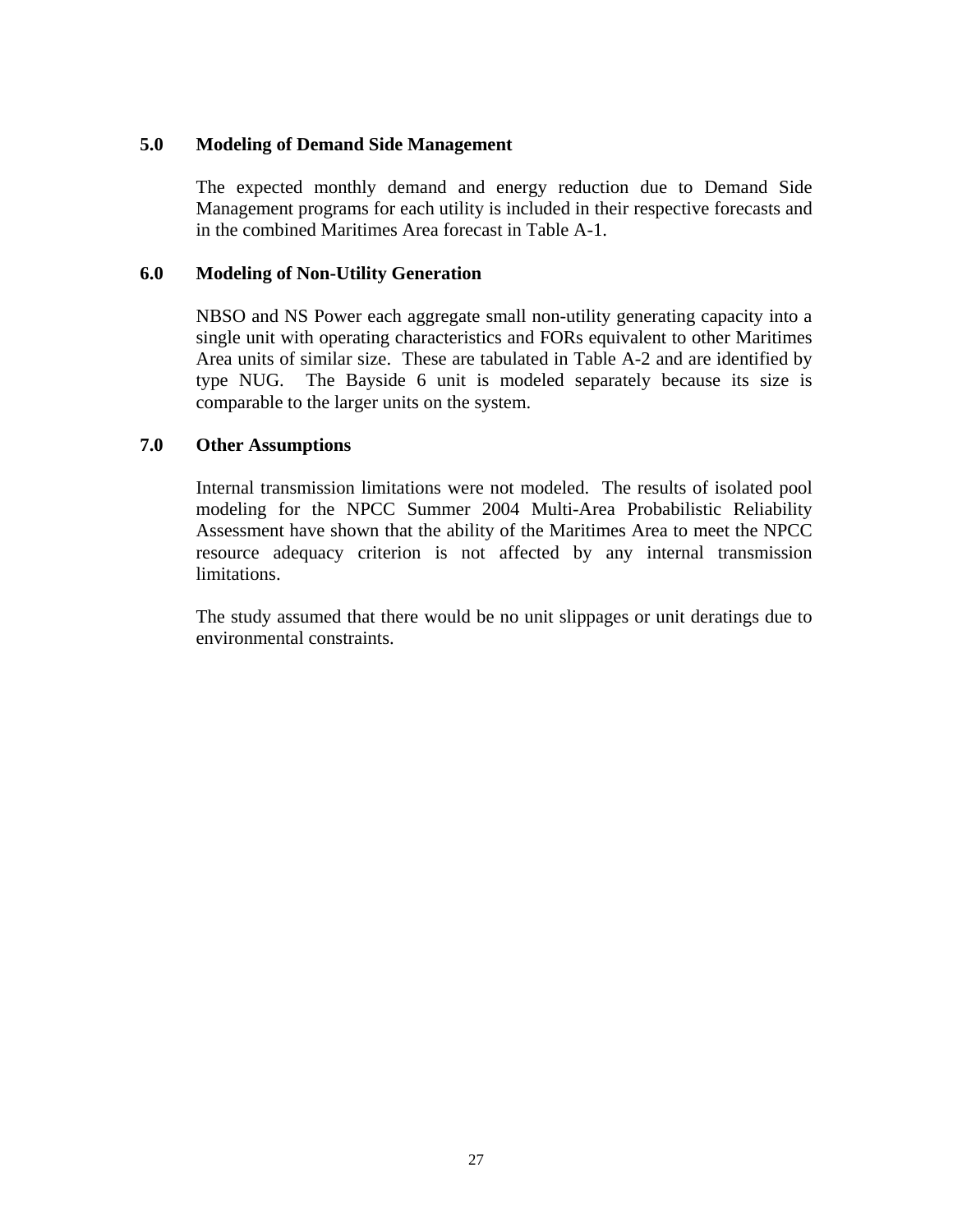**APPENDIX B** 

**DESCRIPTION OF RELIABILITY PROGRAM**